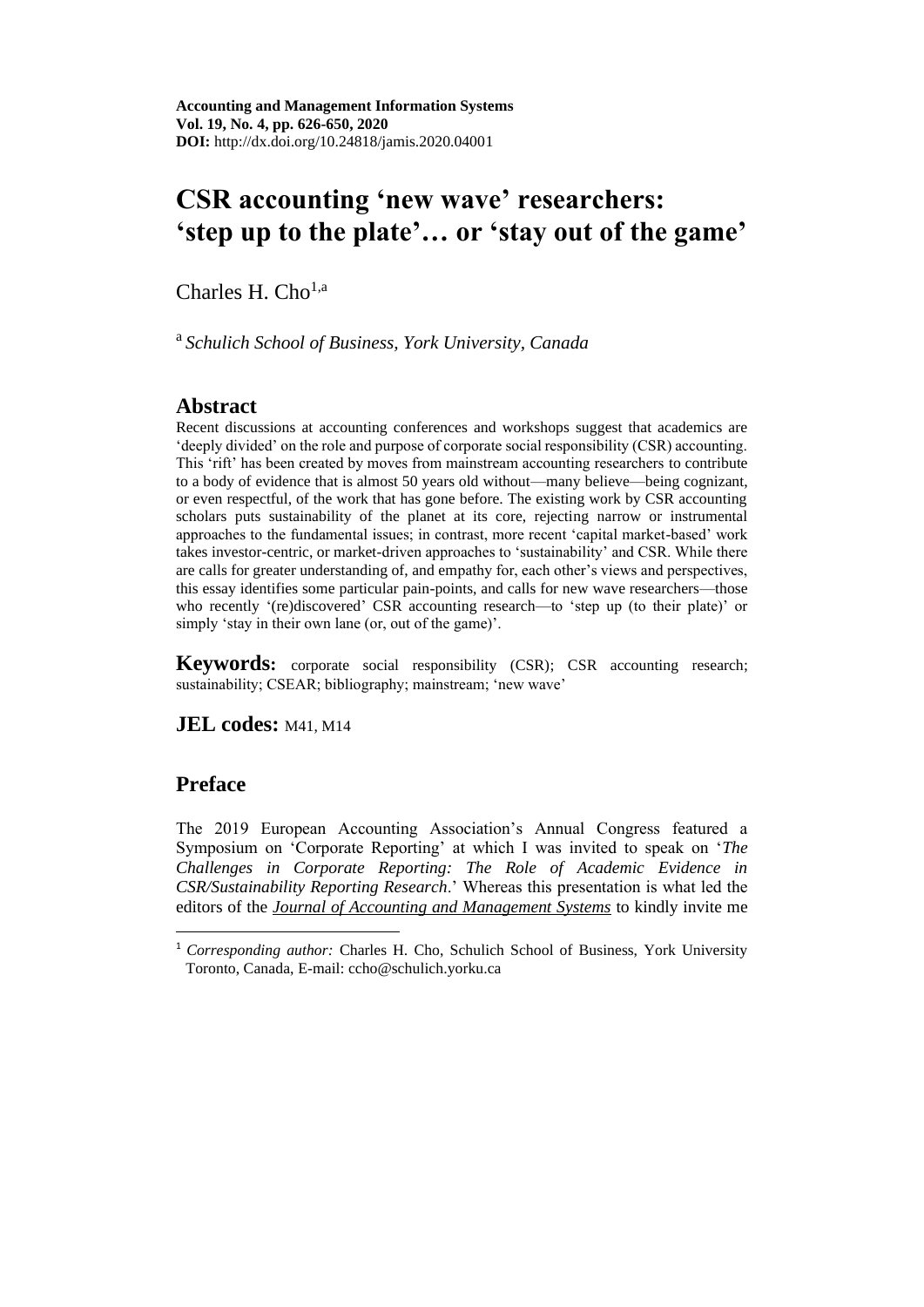to write a reflection on this topic as a contribution to the journal – and hopefully to the overall accounting academic community—I have been thinking, struggling and even writing about these matters for far longer (see Cho and Patten, 2013). Of course, the current developments in relation to the IFRS Foundation's [Consultation Paper](https://cdn.ifrs.org/-/media/project/sustainability-reporting/consultation-paper-on-sustainability-reporting.pdf?la=en)  [on Sustainability Reporting](https://cdn.ifrs.org/-/media/project/sustainability-reporting/consultation-paper-on-sustainability-reporting.pdf?la=en) such as the [Open Letter](https://arc.eaa-online.org/blog/open-letter-chair-ifrs-foundation-trustees)<sup>2</sup> (of which I am a signatory<sup>3</sup>) and its associated follow-u[p reflections](https://arc.eaa-online.org/blog/some-reflections-consultation-paper-sustainability-reporting-published-ifrs-foundation) by Laine and Michelon (2020) reinforced my interest and motivation to write this essay.

## **1. The 'wake-up' and '(re)discovery' of CSR accounting research by the mainstream**

In his reflection on this topic, Patten (2013) provides an excellent overview of the evolution of  $CSR<sup>4</sup>$  accounting research in the mainstream<sup>5</sup> North American accounting journals over time. He explains it as three waves (and a ripple) of articles. The first wave (late 1960s to mid-1970s) featured essays exploring the expansion of the traditional role of accounting in areas such as human resource accounting (Flamholz, 1971) and measuring social effects at a broad level (Mobley, 1970), as well as just the concept of corporate social responsibility accounting (Ramanathan, 1976). The second wave (late 1970s to early 1980s) included studies of market reactions to CSR disclosure or performance (e.g., Ingram, 1978; Shane & Spicer,

<sup>2</sup> [https://arc.eaa-online.org/blog/some-reflections-consultation-paper-sustainability](https://arc.eaa-online.org/blog/some-reflections-consultation-paper-sustainability-reporting-published-ifrs-foundation)[reporting-published-ifrs-foundation](https://arc.eaa-online.org/blog/some-reflections-consultation-paper-sustainability-reporting-published-ifrs-foundation) and supporting references can be found here: [https://arc.eaa-online.org/blog/references-supporting-academic-research-stated-open](https://arc.eaa-online.org/blog/references-supporting-academic-research-stated-open-letter-ifrs-foundation)[letter-ifrs-foundation.](https://arc.eaa-online.org/blog/references-supporting-academic-research-stated-open-letter-ifrs-foundation)

<sup>3</sup> A recen[t study](https://journals.plos.org/plosbiology/article?id=10.1371/journal.pbio.3000918) led by a Stanford University researcher (Ioannidis *et al*., 2020) provides the lists of the *most highly cited researchers in the world* for 2019 and overall career. These lists feature authors in the *top 100,000 researchers across all fields* or the *top 2% of their field/subfield* in the world (this is because in some disciplines a researcher can be in the top 100,000 overall, but not in the top 2% in that discipline). Out of the 19 signatories of the [Open Letter](https://arc.eaa-online.org/blog/open-letter-chair-ifrs-foundation-trustees) ('professors of accounting conducting research in the field of sustainability accounting and reporting and editors of accounting journals that publish this research'), 11 are included in the list for 2019 and 6 are for overall career.

<sup>4</sup> 'Corporate social responsibility' accounting (and reporting), which can be alternatively called 'social and environmental'; 'sustainability'; or, more fashionably 'ESG (environmental social and governance)' accounting (and reporting). For consistency purposes, I will use 'CSR accounting' throughout this essay.

<sup>&</sup>lt;sup>5</sup> "[...] "mainstream" accounting research [can be viewed as] the "functionalist" paradigm of world phenomena, supporting social order, consensus and integration (Burrell and Morgan, 1979). Mainstream research particularly promotes the status quo (Fogarty and Zimmerman, 2019) and (consciously or not) disregards "alternative paradigms and their potential to contribute new knowledge to the academic discipline" (Roberts, 2018: 72) via gatekeepers who generally seek to "stabilize and freeze research boundaries" (Gendron & Rodrigue, forthcoming). In accounting, this paradigm is illustrated mainly by positivist theory and capital market research." (Cho *et al*., 2020: 1000-1001).

**Vol. 19, No. 4 627**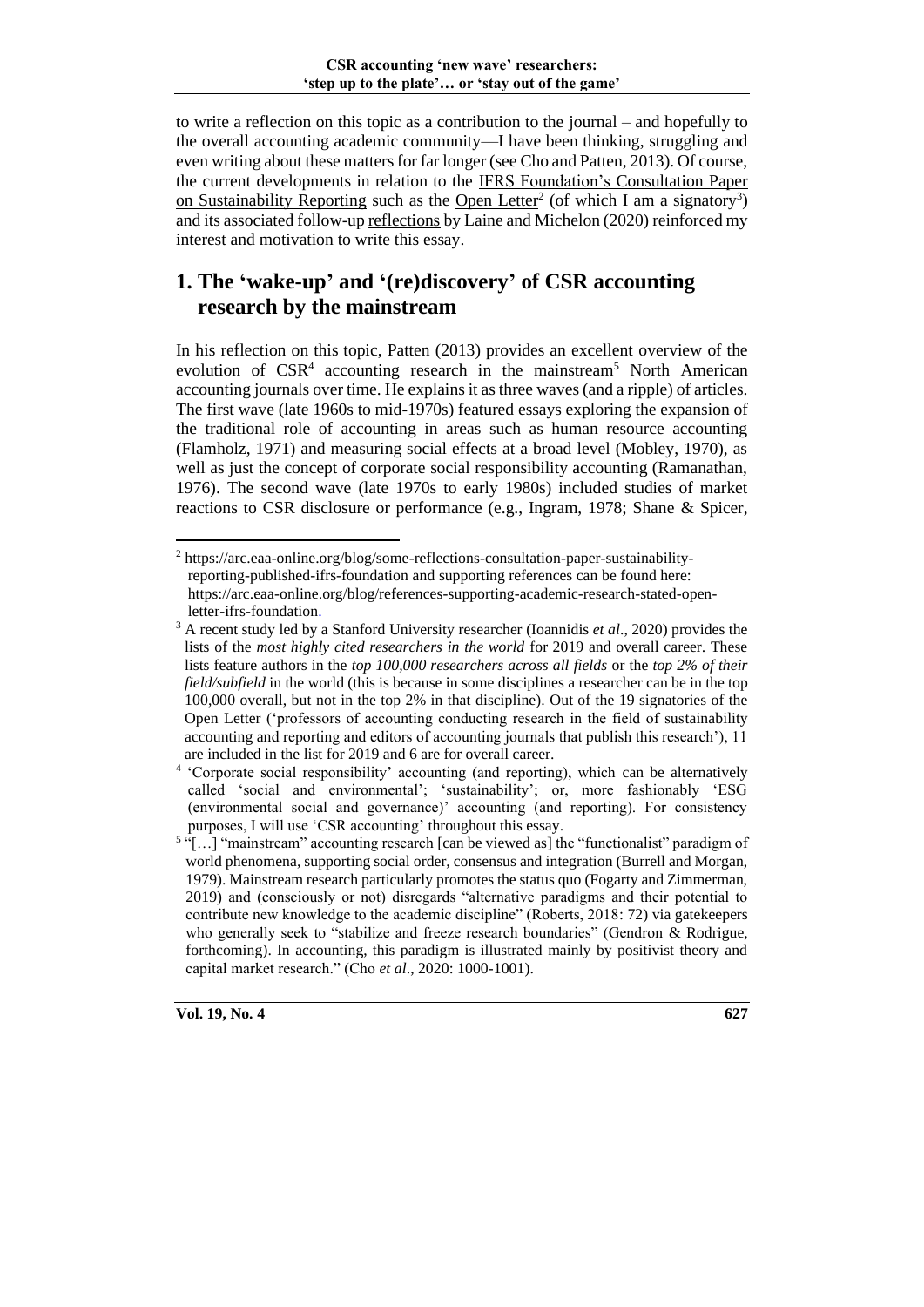1983), use or perceptions of CSR information (e.g., Buzby & Falk, 1979); and the relation between environmental performance and financial performance or CSR disclosure (e.g., Spicer, 1978; Ingram and Frazier 1980). The ripple came around the mid-1990s and lasted a few years. In contrast to the first two waves, this research focused exclusively on environmental information and disclosure. For example, Barth and McNichols (1994) and Hughes (2000) both examine whether environmental performance was captured in market valuation, while Blacconiere and Patten (1994) documented that prior environmental disclosure appeared to mitigate negative market reactions to the 1984 Union Carbide chemical leak in Bhopal, India. The last of the wave, as summarized by Patten (2013), was initiated by Simnett *et al*.'s (2009) investigation of assurance on standalone CSR reports, and reinforced by Dhaliwal *et al*.'s (2011) examination of the impact of CSR reporting on companies' cost of capital, *The Accounting Review*'s 2012 'Forum on Corporate Social Responsibility Research in Accounting' and the conference on 'Research in Corporate Accountability Reporting' held at Harvard Business School in 2013. The third wave appears to still be upon us.<sup>6</sup>

### **2. Why I'm not happy (or, why I'm angry)**

As a researcher focused almost exclusively on CSR accounting issues, it might make sense for me to be happy about my area of interest again getting exposure in the mainstream North American accounting journals. Unfortunately, it does not. In fact, it makes me angry—and that is entirely due to the failure of this newest wave of CSR accounting research to recognize its roots, both with respect to the prior mainstream contributions summarized above and, perhaps even more importantly, with respect to the extensive body of CSR accounting research developed outside of those mainstream journals over the past 50 years. Relative to the second point, Patten (2020) notes that *none* of 11 CSR-themed articles published in *The Accounting Review* from 2011 through 2016 even mentions 'legitimacy theory', arguably the dominant explanation for corporate CSR disclosure choices (see the 'Disclosure' category in the Appendix). Instead, researchers from this newest wave continually adopt the very narrow view that CSR disclosure is only about informing investors, "with little or no skepticism regarding [any alternative] purpose" (Cho & Patten, 2013: 446). Given its failure to even acknowledge the possibility that CSR disclosure can be used as a legitimacy tool, and is therefore disconnected from CSR action or performance, such a perspective "can only hinder the ultimate development of better accounting and disclosure for all of the impacts of business" (Patten, 2013: 22). As

<sup>6</sup> For example, the 2020 *Review of Accounting Studies* (*RAST*) conference hosted by Stanford University had a "focus on financial reporting and disclosure and its relation to Environmental, Social, and Corporate Governance (ESG) and Corporate Social Responsibility (CSR)."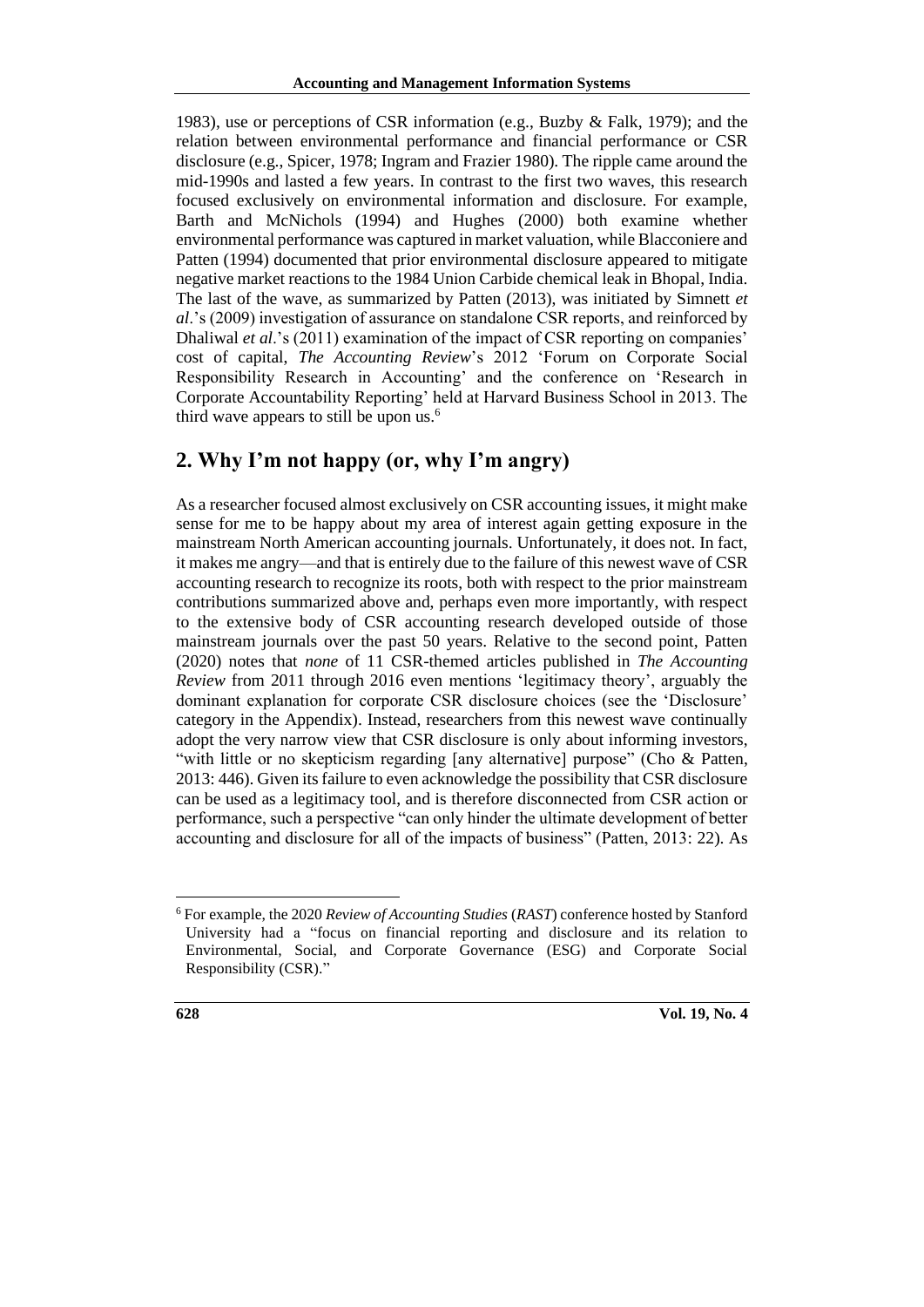such, this newest wave of CSR research has the real potential of harming, rather than helping the planet (Patten,  $2020$ ).<sup>7</sup>

What also troubles me about this new wave of CSR researchers is that their failure to recognize the substantial body of CSR accounting preceding them appears to be a *deliberate* choice. Moser and Martin (2012) make that abundantly clear (but only in a footnote):

Of course, there are many other earlier CSR studies published in *The Accounting Review* and in many other accounting journals. *We do not cite such papers* because this commentary is not intended to provide a review of prior CSR work, but rather to comment on how accounting researchers might consider a broader<sup>8</sup> perspective when studying CSR issues (Moser & Martin, 2012: 797, my emphasis).

Is it because most of this research was not published in '*their'* (mainstream) so-called 'top' journals (e.g. *Journal of Accounting and Economics*, *Journal of Accounting Research*, *The Accounting Review*), that it does not 'count'? But '*their'* gatekeeping editors and reviewers are the very ones who refused to publish most of this work back then (Cho & Patten, 2010; Roberts, 2018). Or, are there other unscholarly reasons such as "self-referential peer review echo chambers" (Unerman, 2020: 2)? More specifically, Unerman (2020) argues that such "failure to even acknowledge prior literature published outside the US seems to be a manifestation of selfreferential echo chamber confirmation bias that is likely to hinder the ability of the major US journals to make a substantive contribution to rapidly developing US policy and practice on corporate social responsibility and sustainability reporting"  $(p. 8)^9$ 

Roberts (2018) laments that among other issues, this failure to recognize prior work leads to the new wave trying to "sell old wine in new bottles" (p. 74; also see Patten, 2020). Roberts (2018) also comments on Moser and Martin's deliberate ignorance

<sup>7</sup> While the newest wave researchers see CSR disclosure as "reducing information asymmetry" (Dhaliwal *et al*., 2011: 62) "useful" (Dhaliwal *et al*., 2012: 726), "accurate and reliable" (Ballou *et al*., 2006: 65-66), established CSR accounting researchers, in contrast, view such disclosure as "voluntary, partial, and, mostly, fairly trivial" and that "with such data, no reader could make any kind of reliable estimate of the organisation's social or environmental performance" (Gray, 2006: 803).

<sup>8</sup> Whereas "Moser and Martin (2012) articulate their argument for a ''broader" perspective, [...] they are dismissive of extremely relevant streams of research necessary in staking out the existing boundaries in the CSR accounting research domain" (Roberts, 2018: 74).

<sup>&</sup>lt;sup>9</sup> A review of CSR accounting papers *recently* published in the mainstream 'top' North American accounting journals, or presented at 'their' conferences (e.g., the 2020 *RAST* conference) confirms that the new wave researchers *continue* to ignore the prior extensive body of CSR accounting research developed over the past 50 years.

**Vol. 19, No. 4 629**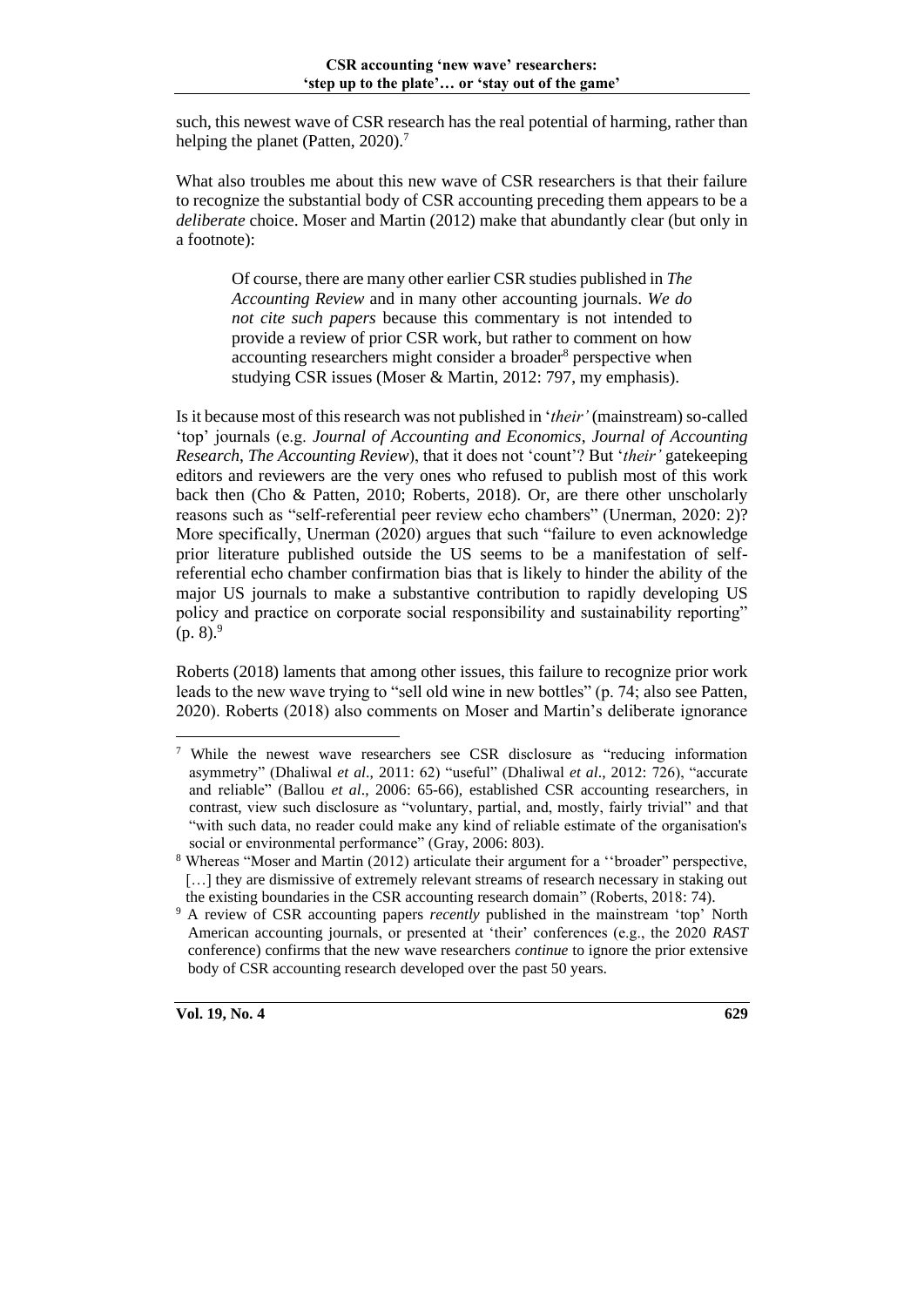of the prior CSR accounting literature with a specific focus on the *scholars* who have been contributing to it for several decades:

I also will mention that Moser and Martin (2012) thank several excellent scholars in their acknowledgements, but none of them has a long history of publishing CSR research. Why not ask CSR accounting scholars such as Rob Gray, Dave Owen, Jan Bebbington, Carol Adams, Lee Parker, James Guthrie, Jesse Dillard, Den Patten, Charles Cho, Craig Deegan, Michel Magnan, Denis Cormier, Roger Burritt, Jeffrey Unerman, Brendan O'Dwyer, Markus Milne, and Stefan Schaltegger to provide helpful comments? Their work collectively represents over  $100,000^{10}$  Google citations related to CSR accounting! Think about this: Imagine the *European Accounting Review* having a forum on earnings management, yet ignoring all of the earnings management scholarship produced in *CAR*, *TAR*, *JAR*, and *JAE* (Roberts, 2018: 74).<sup>11</sup>

Importantly, some of these scholars constitute the founders and pillars of the [Centre](https://www.st-andrews.ac.uk/csear/)  [for Social and Environmental Research \(CSEAR\),](https://www.st-andrews.ac.uk/csear/) which is the "world-recognized, global community of scholars who engage with students, activists, practitioners, policy makers and other interested groups in order to generate and disseminate knowledge on social and environmental accounting and accountability"<sup>12</sup>—and with many others (including the signatories of th[e Open Letter\)](https://arc.eaa-online.org/blog/open-letter-chair-ifrs-foundation-trustees) are editors, editorial board members and authors of journals that have a long history of publishing CSR accounting research such as *Accounting, Auditing & Accountability Journal*; *Accounting Forum*; *Accounting, Organizations and Society*; *Critical Perspectives on Accounting*; *Sustainability Accounting, Management and Policy Journal*; and *Social and Environmental Accountability Journal* (which isthe 'house journal' of [CSEAR\)](https://www.st-andrews.ac.uk/csear/). I wonder whether some of the new wave researchers have even heard of these

<sup>&</sup>lt;sup>10</sup> The number of citations appears to be a conservative estimate as a more current and detailed analysis reveals their collective citation count to stand at over 248,000 as of December 10, 2020. Roberts (2018) himself has over 8,000 Google Scholar citations as of that date.

<sup>11</sup> A recen[t study](https://journals.plos.org/plosbiology/article?id=10.1371/journal.pbio.3000918) led by a Stanford University researcher (Ioannidis *et al*., 2020) provides the lists of the *most highly cited researchers in the world* for 2019 and overall career. These lists feature authors in the *top 100,000 researchers across all fields* or the *top 2% of their field/subfield* in the world (this is because in some disciplines a researcher can be in the top 100,000 overall, but not in the top 2% in that discipline). Out of the 17 scholars cited above by Roberts (2018), 14 are included in the list for 2019 and 12 are for overall career. Whereas rankings can always be debatable, I believe that these scholars working in CSR and sustainability (in the planetary sense) accounting research have 'some kind' of legitimacy – and did their homework well and in depth. It is time for the new wave researchers to do the same.

<sup>12</sup> <https://www.st-andrews.ac.uk/csear/about/>

**<sup>630</sup> Vol. 19, No. 4**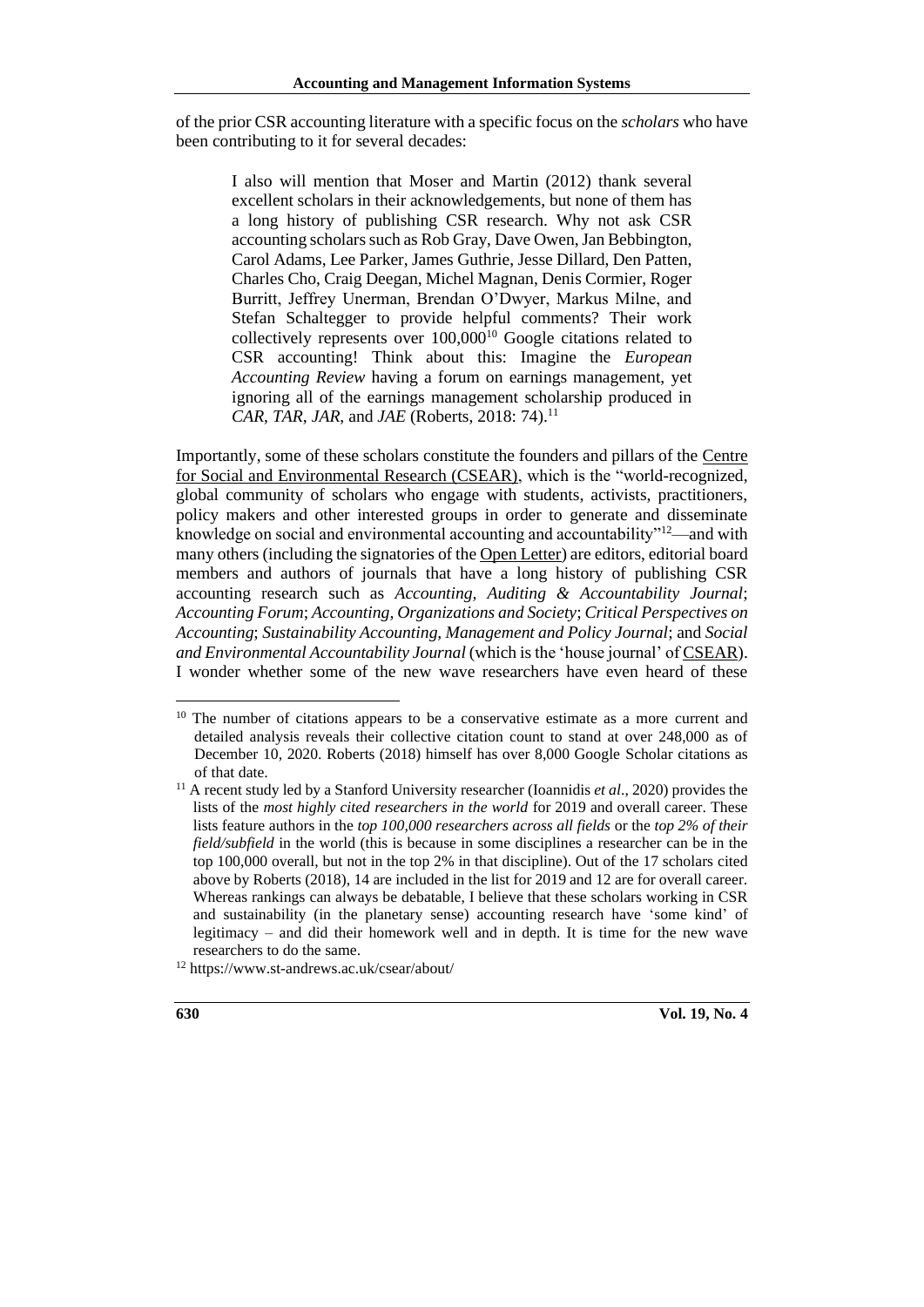journals and/or [CSEAR.](https://www.st-andrews.ac.uk/csear/) More broadly, CSR (or social and environmental) accounting scholars—most of them being members of the CSEAR community have been providing insights and undertaking meaningful research which aims at improving the sustainability of the planet, specifically in areas such as accounting in the Anthropocene; ecological/nature accounts; carbon accounting; sustainability reporting, disclosure, assurance and/or regulation in developed *but also* in developing/emerging countries; biodiversity accounting; water accounting; human rights and modern slavery accounting. The Appendix provides a bibliography with an indicative classification of these significant areas of CSR accounting and a nonexhaustive list of references within each category.

In addition to these major concerns, I admit that I am also very frustrated by the *instrumental attitude* of some new wave researchers. As is clearly established above, the field of CSR accounting is *not* novel and does go back several decades (Cho & Patten, 2013; Laine & Michelon, 2020; Patten, 2013; Roberts, 2018). Nonetheless, some of these researchers claim that they are the '*founders'* (!) of the CSR accounting field. At conferences I have attended recently, several colleagues regularly, and enthusiastically share their new 'interest' and 'passion' for CSR and sustainability. While this should also trigger some enthusiasm on my end, it does not. Instead, I get quickly agitated because the conversation almost exclusively focuses on "novel" databases that provide a large volume of metrics such as "CSR performance ratings" or "CSR disclosure" so that they can run more 'black box' models to examine CSR and  $\leq$  insert earnings management; insider trading; financial performance; etc.>. These new wave researchers do not seem to care much about actual CSR or planetary sustainability issues, but rather focus on instrumentally using CSR concepts to play with new methodological techniques (in which 'CSR' is reduced to only one proxy variable, without any conceptual or theoretical thinking) and/or obtain quick publications. In the sessions where their research is presented, the debates are often limited to very narrow statistical issues and 'sensitivity' or 'robustness' tests. There is generally no *big picture* discussion on social and environmental matters, and/or implications for the sustainability of the planet. While methodological rigor is important indeed, it seems that they are simply not able, and/or willing to see the forest for the trees.<sup>13</sup>

<sup>13</sup> Even some of their methodological approaches are problematic. For example, Dhaliwal *et al*. (2011; 2012) measure 'CSR disclosure' or 'CSR information' as '1' if a firm *issues* a stand-alone CSR report, and '0' otherwise. Whereas the scope of their studies pertains to the initiation/issuance of CSR reporting, I question the meaning and depth of a 'CSR reporting' study in which the authors did not even bother reading, let alone analyzing, the content of any CSR reports from their sample firms.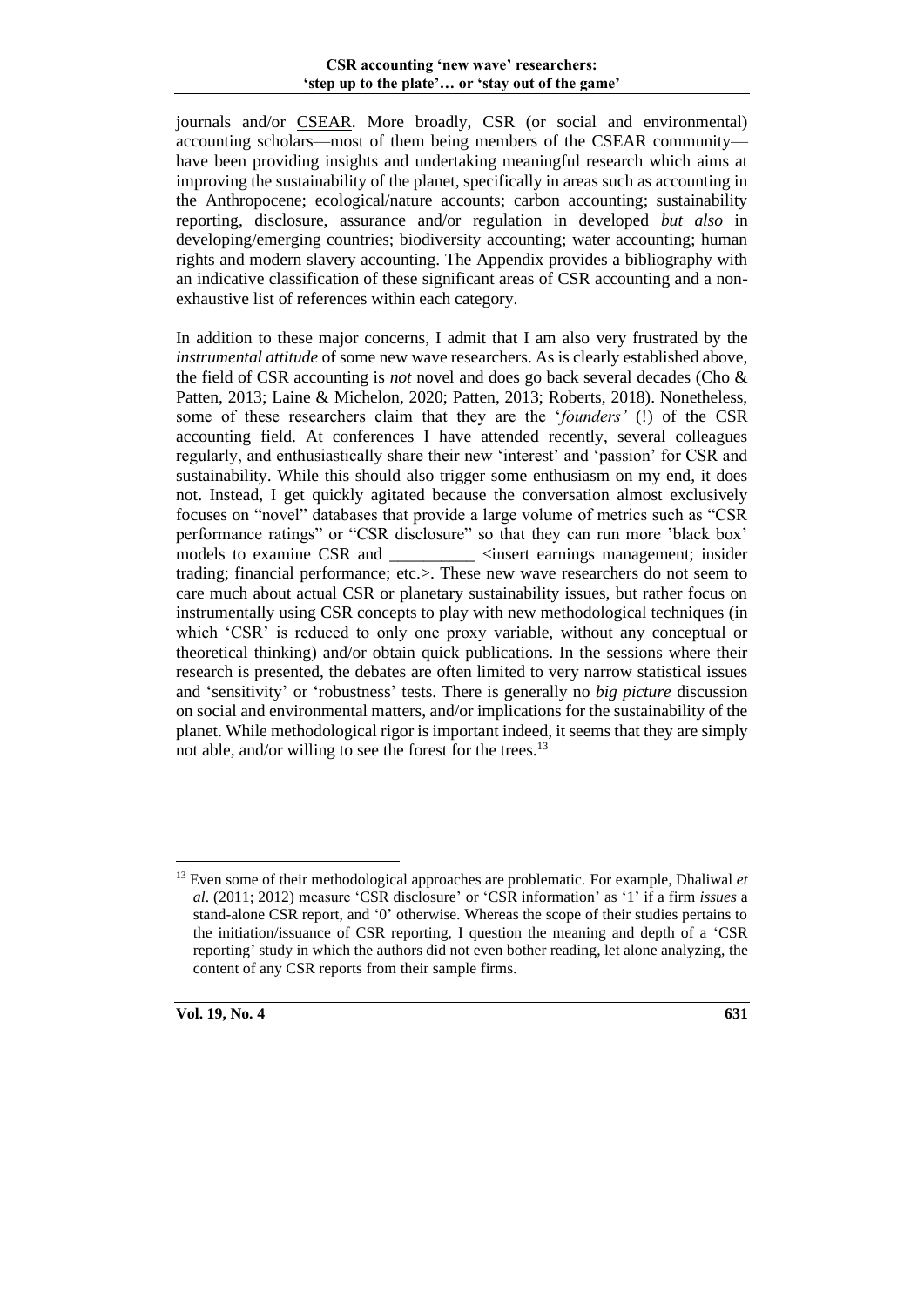### **3. So… 'step up to the plate'… or 'stay out of the game'**

I tend to agree with Sellhorn's (2020) comment that "sustainability is too important to get divided over" – and with his concern that "accounting academia is deeply divided on this matter." The "rift going through our academic community" is worrisome indeed. Whereas Gendron and Rodrigue (forthcoming) reflect on accounting research "boundaries" and the dangers of "boundaries gatekeeping", Michelon (forthcoming) provides her own reflection on the matter and suggests "nurturing academic empathy" as a way forward to potentially reconcile, or at least understand "the other camp's" views (Sellhorn, 2020). I at least agree somewhat but does "academic empathy" also include reading the research conducted and published by "the other camp's" colleagues, particularly by those who have been working their entire careers in a specific field, before conducting uninformed research and making baseless statements? Such behavior seems to make it very difficult to show or have academic empathy, in my view.

It is therefore highly crucial and imperative that the new wave researchers—that is, those who '(re)discovered' CSR accounting research—do their homework in order to better situate their work in the existing body of research. They need to 'step up (to their plate)'—and if they (hopefully) do, it will result in better research that will add to the collective efforts to achieve greater planetary sustainability and ultimately contribute to improving our world. Otherwise, I suggest that they simply '*stay in their own lane* (or, out of the game).'

### **Acknowledgements**

I would like to sincerely thank Editor-in-Chief Nadia Albu and Cătălin Nicolae Albu for giving me the opportunity to write this essay as a contribution to the current and relevant debate on CSR accounting research '(re)discovered' by the mainstream, and hopefully to the overall accounting academic community. I am also grateful to Den Patten and Carol Tilt who offered very prompt and generous feedback on prior versions of this paper, and to Matias Laine, Giovanna Michelon and Michelle Rodrigue for their valuable suggestions on the bibliography. I acknowledge the support provided by the Erivan K. Haub Chair in Business & Sustainability at the Schulich School of Business.

### **References**

- Ballou, B., Heitger, D.L., Landes, C.E. & Adams, M. (2006) "The future of corporate sustainability reporting", *Journal of Accountancy*, vol. 202, no. 6: 65-74
- Barth, M.E. & McNichols, M.F. (1994) "Estimation and market valuation of environmental liabilities relating to Superfund sites", *Journal of Accounting Research*, vol. 32, no. 3: 177-209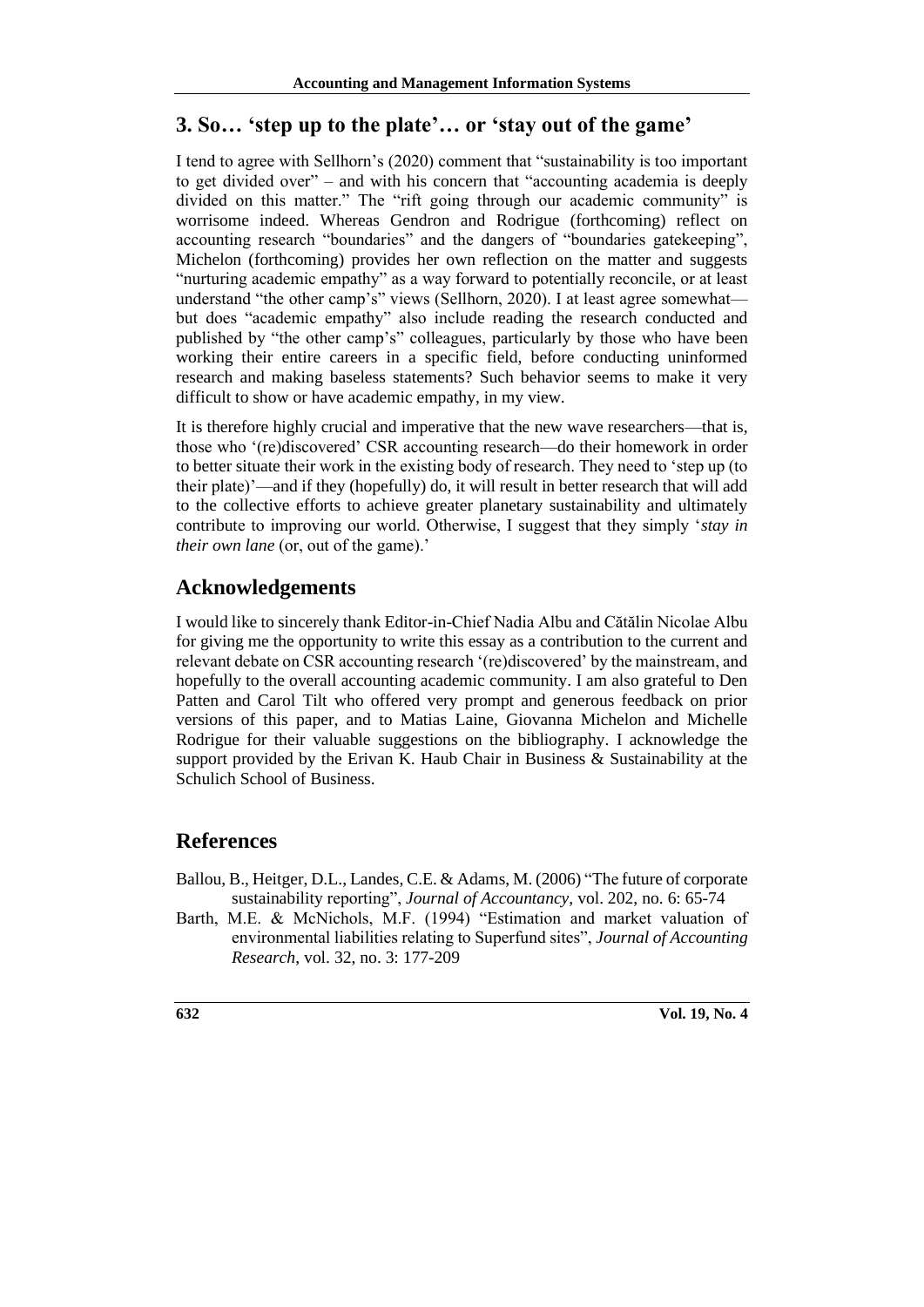- Blacconiere, W.G. & Patten, D.M. (1994) "Environmental disclosure, regulatory costs, and changes in firm value", *Journal of Accounting and Economics*, vol. 18: 357-377
- Burrell, G. & Morgan, G. (1979) *Sociological paradigms and organizational analysis*, London: Heinemann
- Buzby, S.L. & Falk, H. (1978) "A survey of the interest in social responsibility information by mutual funds", *Accounting, Organizations and Society*, vol. 3: 191-201
- Cho, C.H., Kim, A., Rodrigue, M. & Schneider, T. (2020) "Towards a better understanding of sustainability accounting and management research and teaching in North America: A look at the community", *Sustainability Accounting, Management and Policy Journal*, vol. 11, no. 6: 985-1007
- Cho, C.H. & Patten, D.M. (2010) "Social and environmental accounting in North America: A research note", *Advances in Environmental Accounting and Management*, vol. 4: 161-177
- Cho, C.H. & Patten, D.M. (2013) "Green accounting: Reflections from a CSR and environmental disclosure perspective", *Critical Perspectives on Accounting*, vol. 24, no. 6: 443-447
- Dhaliwal, D.S., Li, O.Z., Tsang, A. & Yang, G.Y. (2011) "Voluntary nonfinancial disclosure and the cost of equity capital: The initiation of corporate social responsibility reporting", *The Accounting Review*, vol. 86, no. 1: 59-100
- Dhaliwal, D.S., Radhakrishnan, S., Tsang, A. & Yang, Y.G. (2012) "Nonfinancial disclosure and analyst forecast accuracy: International evidence on corporate social responsibility disclosure", *The Accounting Review*, vol. 87, no. 3: 723-759
- Flamholtz, E. (1971) "A model for human resource valuation: A stochastic process with service rewards", *The Accounting Review*, vol. 46, no. 2: 253-267
- Fogarty, T.J. & Zimmerman, A. (2019) "Few are called, fewer are chosen: Elite reproduction in U.S. academic accounting", *Critical Perspectives on Accounting*, vol. 60: 1-17
- Gendron, Y. & Rodrigue, M. (forthcoming) "On the centrality of peripheral research and the dangers of tight boundary gatekeeping", *Critical Perspectives on Accounting*
- Gray, R. (2006) "Social, environmental and sustainability reporting and organisational value creation? Whose value? Whose creation?", *Accounting, Auditing & Accountability Journal*, vol. 19 no. 6: 793-819
- Hughes II, K.E. (2000) "The value relevance of nonfinancial measures of air pollution in the electric utility industry", *The Accounting Review*, vol. 75, no. 2: 209-228
- Ingram, R.W. (1978) "An investigation of the information content of (certain) social responsibility disclosures", *Journal of Accounting Research*, vol. 16, no. 2: 270-285
- Ingram, R.W. & Frazier, K.B. (1980) "Environmental performance and corporate disclosure", *Journal of Accounting Research*, vol. 18, no. 2: 614-622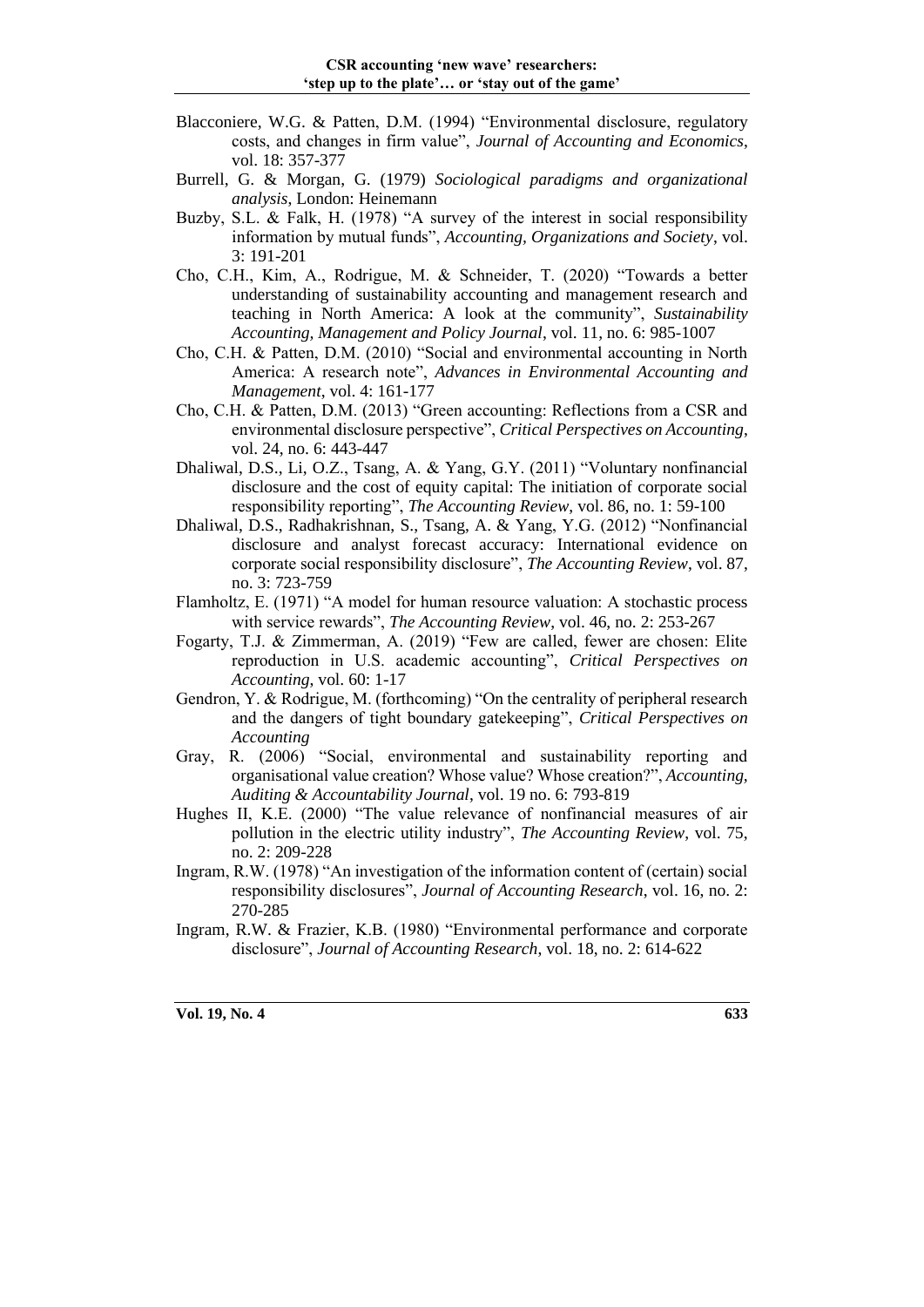- Ioannidis J.P.A., Boyack K.W. & Baas J. (2020) "Updated science-wide author databases of standardized citation indicators", *PLoS Biol*, vol. 18, no. 10: e3000918
- Laine, M. & Michelon, G. (2020) "Some reflections on the Consultation Paper on Sustainability Reporting published by the IFRS Foundation", European Accounting Association's (EAA) Accounting Research Center, available on-line at [https://arc.eaa-online.org/blog/some-reflections-consultation](https://arc.eaa-online.org/blog/some-reflections-consultation-paper-sustainability-reporting-published-ifrs-foundation)[paper-sustainability-reporting-published-ifrs-foundation](https://arc.eaa-online.org/blog/some-reflections-consultation-paper-sustainability-reporting-published-ifrs-foundation) [Accessed 10 December 2020]
- Michelon. (forthcoming) "Accounting research boundaries, multiple centers and academic empathy", *Critical Perspectives on Accounting*
- Mobley, S. (1970) "The challenges of socio-economic accounting", *The Accounting Review*, vol. 44, no. 4: 762-768
- Moser, D.V. & Martin, P.R. (2012) "A Broader Perspective on Corporate Social Responsibility Research in Accounting", *The Accounting Review*, vol. 87, no. 2: 797-806
- Patten, D.M. (2013) "Lessons from the third wave: A reflection on the rediscovery of Corporate Social Responsibility by the mainstream accounting research community", *Financial Reporting*, vol. 2: 9-26
- Patten, D.M. (2020) "Seeking legitimacy", *Sustainability Accounting, Management and Policy Journal*, vol. 11, no. 6: 1009-1021
- Ramanathan, K. (1976) "Toward a theory of corporate social accounting", *The Accounting Review*, vol. 51, no. 3: 516-528
- Roberts, R.W. (2018) "We can do so much better: reflections on reading 'Signaling effects of scholarly profiles – the editorial teams of North American accounting association journals'", *Critical Perspectives on Accounting*, vol. 51: 70-77
- Sellhorn, T. (2020) "Sustainability is too important to get divided over!", European Accounting Association's (EAA) Accounting Research Center, available on-line at [https://arc.eaa-online.org/blog/sustainability-too-important-get](https://arc.eaa-online.org/blog/sustainability-too-important-get-divided-over)[divided-over](https://arc.eaa-online.org/blog/sustainability-too-important-get-divided-over) [Accessed 10 December 2020]
- Shane, P.B. & Spicer, B.H. (1983) "Market response to environmental information produced outside the firm", *The Accounting Review*, vol. 58, no. 3: 521-538
- Simnett, R., Vanstraelen, A. & Chua, W.F. (2009) "Assurance on sustainability reports: An international comparison", *The Accounting Review*, vol. 84, no. 3: 937-967
- Spicer, B.H. (1978) "Investors, corporate social performance and information disclosure: An empirical study", *The Accounting Review*, vol. 53, no. 1: 94-111
- Unerman, J. (2020) "Risks from self-referential peer review echo chambers developing in research fields: 2018 Keynote Address presented at The British Accounting Review 50<sup>th</sup> Anniversary Celebrations, British Accounting and Finance Association Annual Conference, London", *The British Accounting Review*, vol. 52, no. 5: 100910.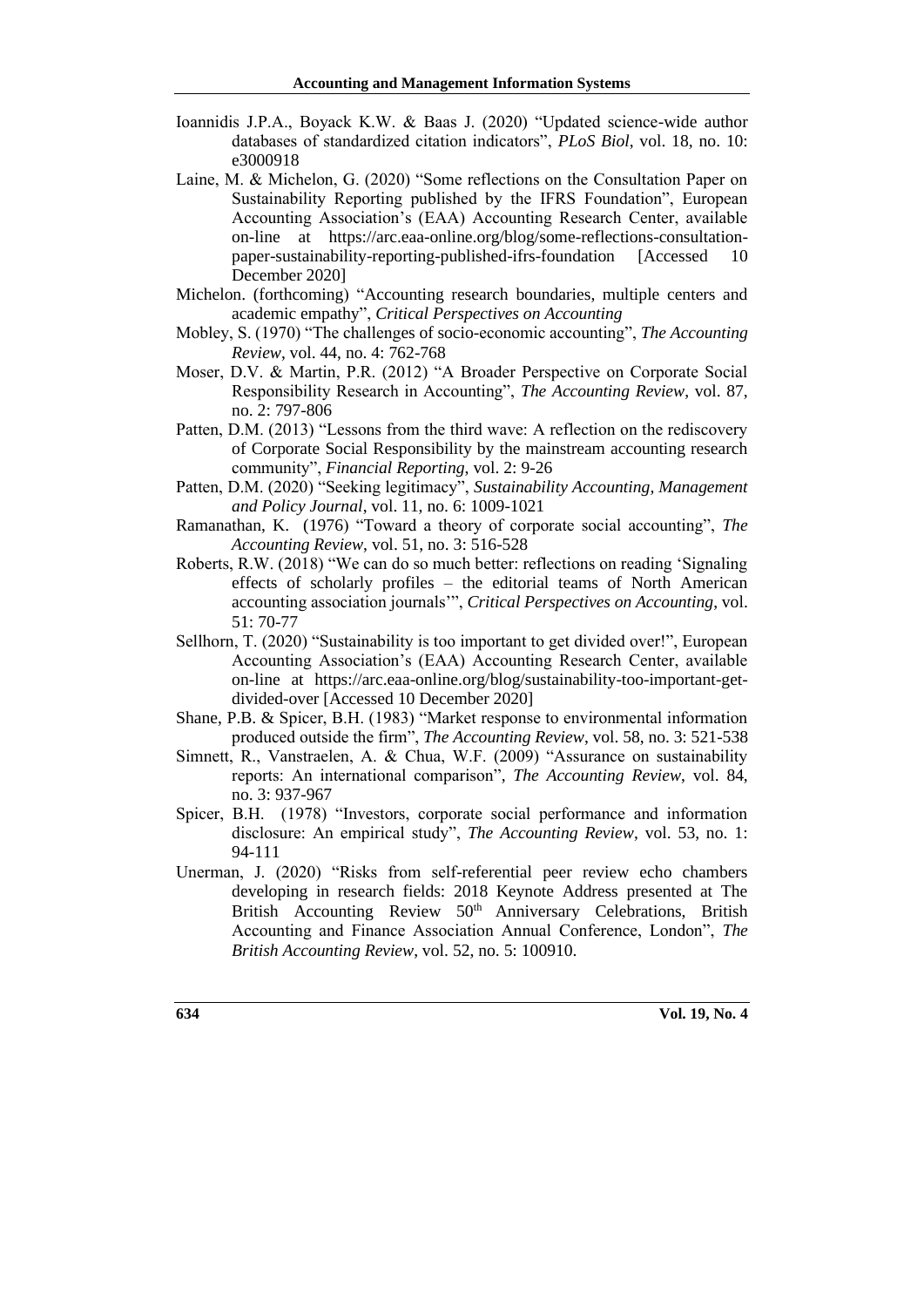### **Appendix – Bibliography**<sup>14</sup>

#### **Accounting and sustainability**

- Antheaume, N. (2004). Valuing external costs from theory to practice: Implications for full cost environmental accounting. *European Accounting Review*, 13(3), 443-464.
- Bebbington, J. and Larrinaga, C. (2014). Accounting and sustainable development: An exploration. *Accounting, Organizations and Society*, 39(6), 395-413.
- Bebbington, J., Unerman, J. & O'Dwyer, B. (2014). *Sustainability Accounting and Accountability*. Routledge, Abingdon.
- Bebbington, J., Unerman, J. (2020). Advancing research into accounting and the UN Sustainable Development Goals. *Accounting, Auditing & Accountability Journal*, 33(7), 1657-1670.
- Bebbington, J., Österblom, H., Crona, B., Jouffray, J.-B., Larrinaga, C., Russell, S. and Scholtens, B. (2019). Accounting and accountability in the Anthropocene. *Accounting, Auditing & Accountability Journal*, 33(1), 152- 177.
- Bebbington, J., Russell, S. and Thomson, I. (2017). Accounting and sustainable development: Reflections and propositions. *Critical Perspectives on Accounting,* 48, 21-34.
- Burchell, S., Clubb, C. and Hopwood, A.G. (1985). Accounting in its social context: Towards a history of value added in the United Kingdom. *Accounting, Organizations and Society*, 10(4), 381–413.
- Cooper, C. (1992). The non and nom of accounting for (m)other nature. *Accounting, Auditing and Accountability Journal*, 5(3), 16-39.
- Gray, R.H. (1992). Accounting and environmentalism: an exploration of the challenge of gently accounting for accountability, transparency and sustainability*. Accounting, Organizations and Society*, 17(5), 399-425.
- Gray, R. (2006). Social, environmental and sustainability reporting and organisational value creation? Whose value? Whose creation? *Accounting, Auditing & Accountability Journal*, 19(6), 793-819.

<sup>&</sup>lt;sup>14</sup> The categories in this classification of significant areas of CSR accounting research are only *indicative*. Many papers essentially belong to multiple categories but only one category per paper was selected for practical reasons. In addition, the list of references within each category is *non-exhaustive* (there is simply no way to capture *all* of the CSR accounting papers), and these were 'restricted' to articles published in the following journals: *Accounting, Auditing & Accountability Journal*; *Accounting and Business Research*; *Accounting Forum*; *Accounting, Organizations and Society*; *Critical Perspectives on Accounting*; *European Accounting Review*; *Journal of Business Ethics*; *Sustainability Accounting, Management and Policy Journal*; *Social and Environmental Accountability Journal*; *The British Accounting Review*.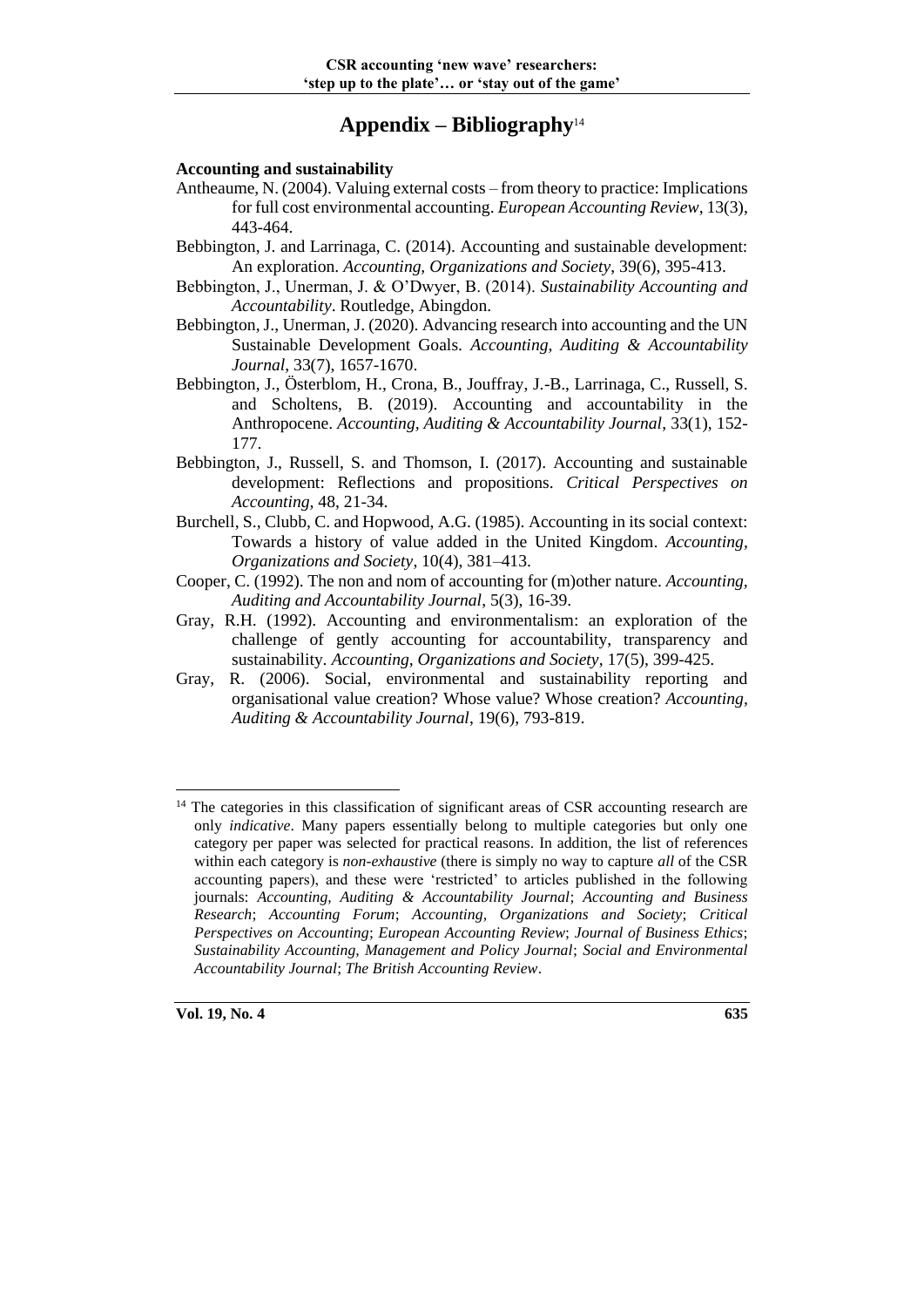- Gray, R., (2010). Is accounting for sustainability actually accounting for sustainability and how would we know? An exploration of narratives of organisations and the planet. *Accounting, Organizations and Society*, 35(1), 47-62.
- Gray, R. (2010). A re-evaluation of social, environmental and sustainability accounting: An exploration of an emerging trans-disciplinary field? *Sustainability Accounting, Management and Policy Journal,* 1(1), 11-32.
- Gray, R., Owen, D. and Adams, C. (1996) Accounting & Accountability: Changes and Challenges in Corporate Social and Environmental Reporting. Prentice Hall.
- Hepburn, K. (2005). A full cost environmental accounting experiment. *Accounting, Organizations and Society*, 30(6), 519-536.
- Lamberton, G. (2005). Sustainability accounting—a brief history and conceptual framework. *Accounting Forum*, 29(1), 7-26.
- Maunders, K.T. and Burritt, R. (1991). Accounting and Ecological Crisis. *Accounting, Auditing and Accountability Journal*, 4(3), 9-26.
- O'Dwyer, B. (2003). Conceptions of corporate social responsibility: The nature of managerial capture. *Accounting, Auditing & Accountability Journal*, 16(4), 523-557.
- Russell, S., Milne, M.J. and Dey, C. (2017). Accounts of nature and the nature of accounts: Critical reflections on environmental accounting and propositions for ecologically informed accounting. *Accounting, Auditing & Accountability Journal*, 30(7), 1426-1458.
- Russell, S. and Thomson, I. (2009). Analysing the role of sustainable development indicators in accounting for and constructing a Sustainable Scotland. *Accounting Forum*, 33(3), 225-244.
- Schaltegger, S. (2018). Linking environmental management accounting: A reflection on (missing) links to sustainability and planetary boundaries. *Social and Environmental Accountability Journal*, 38(1), 19-29.
- Unerman, J., Bebbington, J. and O'Dwyer, B. (2018). Corporate reporting and accounting for externalities. *Accounting and Business Research*, 48(5), 497- 522.

#### **Assurance**

- Cho, C.H., Michelon, G., Patten, D.M. and Roberts, R.W. (2014). CSR report assurance in the USA: An empirical investigation of determinants and effects. *Sustainability Accounting, Management and Policy Journal*, 5(2), 130-148.
- Edgley, C.R., Jones, M.J. and Solomon, J.F. (2010). Stakeholder inclusivity in social and environmental report assurance. *Accounting, Auditing and Accountability Journal*, 23(4), 532-557.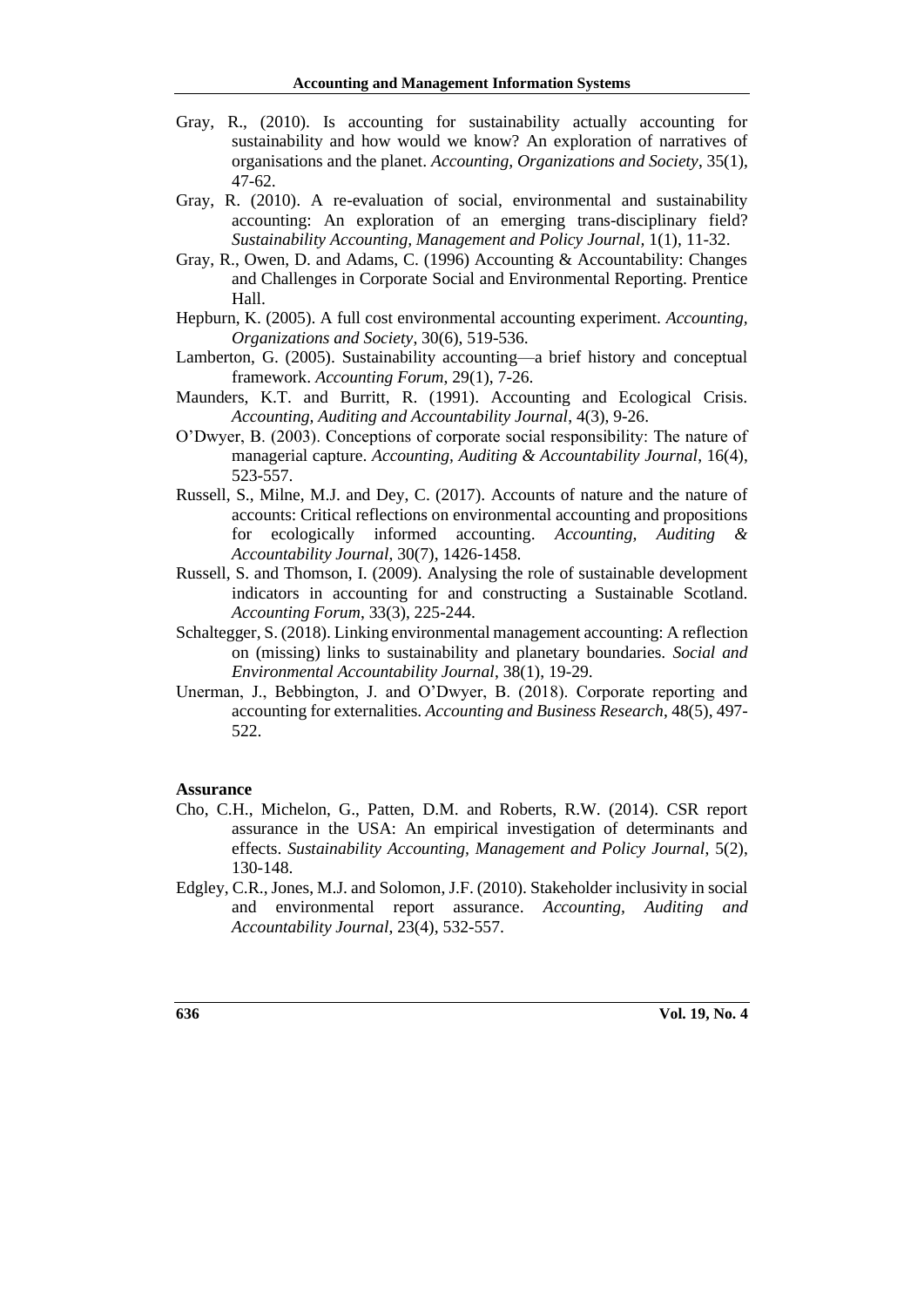- Larrinaga, C., Rossi, A., Luque-Vilchez, M. and Núñez-Nickel, M. (2020). Institutionalization of the contents of sustainability assurance services: A comparison between Italy and United States. *Journal of Business Ethics*, 163(1), 67-83.
- Michelon, G., Patten, D. and Romi, A. (2019). Creating legitimacy for sustainability assurance practices: Evidence from sustainability restatements. *European Accounting Review*, 28(2), 395-425.
- O'Dwyer, B., Owen, D.L. (2005). Assurance statement practice in environmental, social and sustainability reporting: A critical evaluation. *The British Accounting Review*, 37(2), 205-229.
- O'Dwyer, B., Owen, D. and Unerman, J. (2011). Seeking legitimacy for new assurance forms: The case of assurance on sustainability reporting. *Accounting, Organizations and Society*, 36(1), 31-52.
- Owen, D.L., Swift, T.A., Humphrey, C. and Bowerman, M. (2000). The new social audits: Accountability managerial capture or the agenda of social champions? *European Accounting Review*, 9(1), 81-98.
- Rivière-Giordano, G., Giordano-Spring, S. and Cho, C.H. (2018). Does the level of assurance statement on environmental disclosure affect investor assessment? An experimental study. *Sustainability Accounting, Management and Policy Journal*, 9(3), 336-360.
- Smith, J., Haniffa, R. and Fairbrass, J. (2011). A conceptual framework for investigating 'capture' in corporate sustainability reporting assurance. *Journal of Business Ethics*, 99(3), 425-439.

#### **Carbon accounting**

- Ascui, F. and Lovell, H. (2011). As frames collide: Making sense of carbon accounting. *Accounting, Auditing & Accountability Journal*, 24(8), 978-999.
- Ascui, F. (2014). A review of carbon accounting in the social and environmental accounting literature: What can it contribute to the debate? *Social and Environmental Accountability Journal*, 34(1), 6-28.
- Bebbington, J. and Larrinaga-González, C. (2008). Carbon trading: Accounting and reporting issues. *European Accounting Review*, 17(4), 697-717.
- Bebbington, J., Schneider, T., Stevenson, L. and Fox, A. (2020). Fossil fuel reserves and resources reporting and unburnable carbon: Investigating conflicting accounts. *Critical Perspectives on Accounting*, 66, 102083.
- Gibassier, D., Michelon, G. and Cartel, M. (2020). The future of carbon accounting research: "We've pissed mother nature off, big time". *Sustainability Accounting, Management and Policy Journal*, 11(3), 477-485.
- MacKenzie, D. (2009). Making things the same: Gases, emission rights and the politics of carbon markets. *Accounting, Organizations and Society* 34(3), 440-455.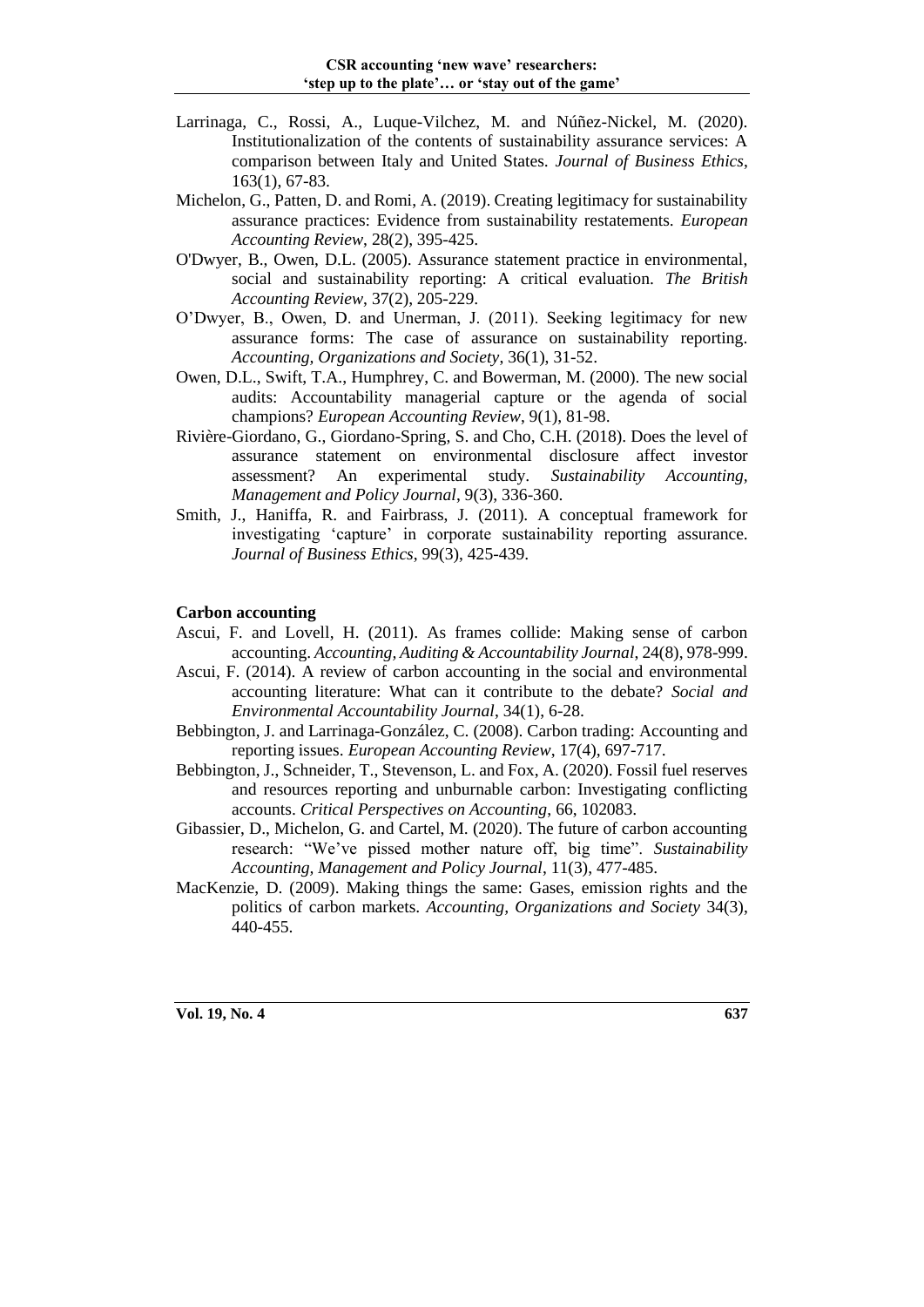- Qian, W. and Schaltegger, S. (2017). Revisiting carbon disclosure and performance: Legitimacy and management views. *The British Accounting Review*, 49(4), 365-379.
- Ramsden, C., Smardon, R.C. and Michel, G. (2014). Municipal collaboration for carbon footprinting: Syracuse, New York case study. *Sustainability Accounting, Management and Policy Journal,* 5(2), 224-254.

#### **Counter accounts**

- Andrew, J. and Baker, M. (2020). The radical potential of leaks in the shadow accounting project: The case of US oil interests in Nigeria. *Accounting, Organizations and Society*, 82, 101101.
- Collison, D., Dey, C., Hannah, G. and Stevenson, L. (2010). Anglo‐American capitalism: The role and potential role of social accounting. *Accounting, Auditing & Accountability Journal*, 23(8), 956-981.
- Cooper, C., Taylor, P., Smith, N. and Catchpowle, I. (2005). A discussion of the political potential of Social Accounting. *Critical Perspectives on Accounting*, 16(7), 951-974.
- Denedo, M., Thomson, I. and Yonekura, A. (2017) International advocacy NGOs, counter accounting, accountability and engagement. *Accounting, Auditing and Accountability Journal*, 30(6), 1309-1343.
- Dey, C. (2003). Corporate 'silent' and 'shadow' social accounting. *Social and Environmental Accountability Journal*, 23(2), 6-9.
- Harte, G.F. and Owen, D.L. (1987). Fighting de-industrialisation: The role of local government social audits. *Accounting, Organizations and Society*, 12(2), 123-142.
- Laine, M. and Vinnari, E. (2017). The transformative potential of counter accounts: A case study of animal rights activism. *Accounting, Auditing and Accountability Journal,* 30(7), 1481-1510.
- Lehman, C., Annisette, M. and Agyemang, G. (2016). Immigration and neoliberalism: Three cases and counter accounts. *Accounting, Auditing & Accountability Journal*, 29(1).
- Rodrigue, M. (2014). Contrasting realities: Corporate environmental disclosure and stakeholder-released information. *Accounting, Auditing & Accountability Journal,* 27(1), 119-149.
- Sikka, P. (2006). The internet and possibilities for counter accounts: Some reflections. *Accounting, Auditing & Accountability Journal*, 19(5), 759-769.
- Thomson, I., Dey, C. and Russell, S. (2015). Activism, arenas and accounts in conflicts over tobacco control. *Accounting, Auditing and Accountability Journal*, 28(5), 809-845.
- Tregidga, H. (2017). "Speaking truth to power": Analysing shadow reporting as a form of shadow accounting. *Accounting, Auditing and Accountability Journal*, 30(3), 510-533.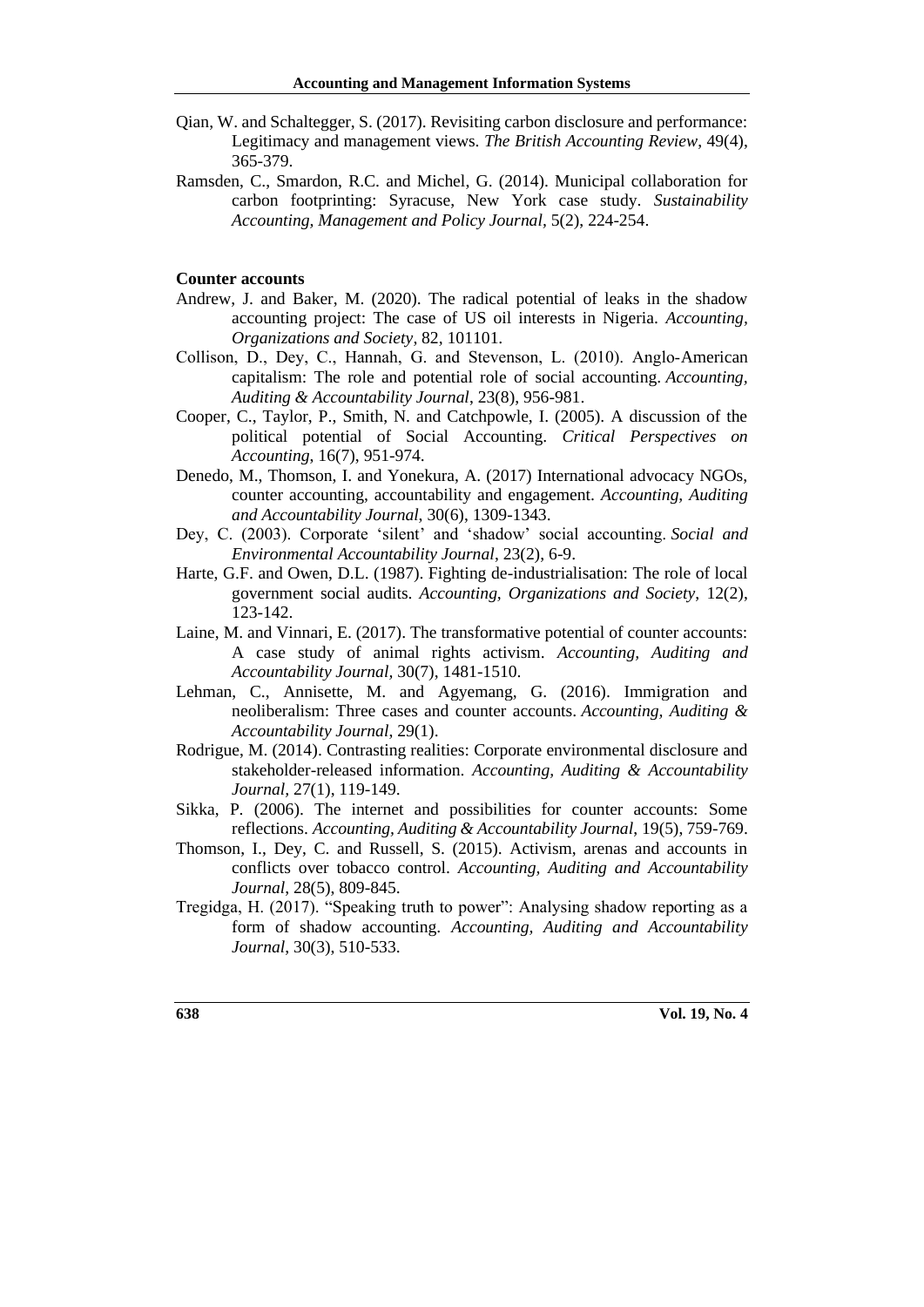- Unerman, J. and Bennett, M. (2004). Increased stakeholder dialogue and the internet: towards greater corporate accountability or reinforcing capitalist hegemony? *Accounting, Organizations and Society*, 29(7), 685-707.
- Vinnari, E. and Laine, M. (2017). The moral mechanism of counter accounts: The case of industrial animal production. *Accounting, Organizations and Society*, 57, 1-17.

#### **Developing/emerging countries**

- Albu, N., Albu, C., Apostol, O. and Cho, C.H. (forthcoming). The past is never dead: The role of imprints in shaping social and environmental business responsibilities in a post-socialist context. *Accounting, Auditing and Accountability Journal*.
- Belal, A.R. and Cooper, S. (2011). The absence of corporate social responsibility reporting in Bangladesh. *Critical Perspectives on Accounting*, 22(7), 654- 667.
- Belal, A.R., Cooper, S.M. and Khan, N.A. (2015). Corporate environmental responsibility and accountability: What chance in vulnerable Bangladesh? *Critical Perspectives on Accounting*, 33, 44-58.
- Belal, A.R., Cooper, S.M. and Roberts, R.W. (2013). Vulnerable and exploitable: The need for organisational accountability and transparency in emerging and less developed economies". *Accounting Forum*, 37, 81-91.
- Belal, A.R. and Owen, D.L. (2007). The views of corporate managers on the current state of, and future prospects for, social reporting in Bangladesh: An engagement‐based study. *Accounting, Auditing & Accountability Journal*, 20(3), 472-494.
- Belal, A., and Owen, D.L. (2015). The rise and fall of stand-alone social reporting in a multinational subsidiary in Bangladesh: A case study. *Accounting, Auditing and Accountability Journal*, 28(7), 1160-1192.
- Islam, M.A. and Deegan, C. (2008). Motivations for an organisation within a developing country to report social responsibility information. Evidence from Bangladesh. *Accounting, Auditing and Accountability Journal*, 21(6), 850-874.
- Lauwo, S.G., Otusanya, O.J. and Bakre, O. (2016). Corporate social responsibility reporting in the mining sector of Tanzania: (Lack of) government regulatory controls and NGOs activism. *Accounting, Auditing and Accountability Journal*, 29(6), 1038-1074.
- Li, T. and Belal, A.R. (2018). Authoritarian state, global expansion and corporate social responsibility reporting: The narrative of a Chinese state-owned enterprise. *Accounting Forum*, 42(2), 199-217.
- Lodhia, S. (2003). Accountants' responses towards the environmental agenda in a developing nation: An initial and exploratory study on Fiji. *Critical Perspectives on Accounting*, 14, 715-737.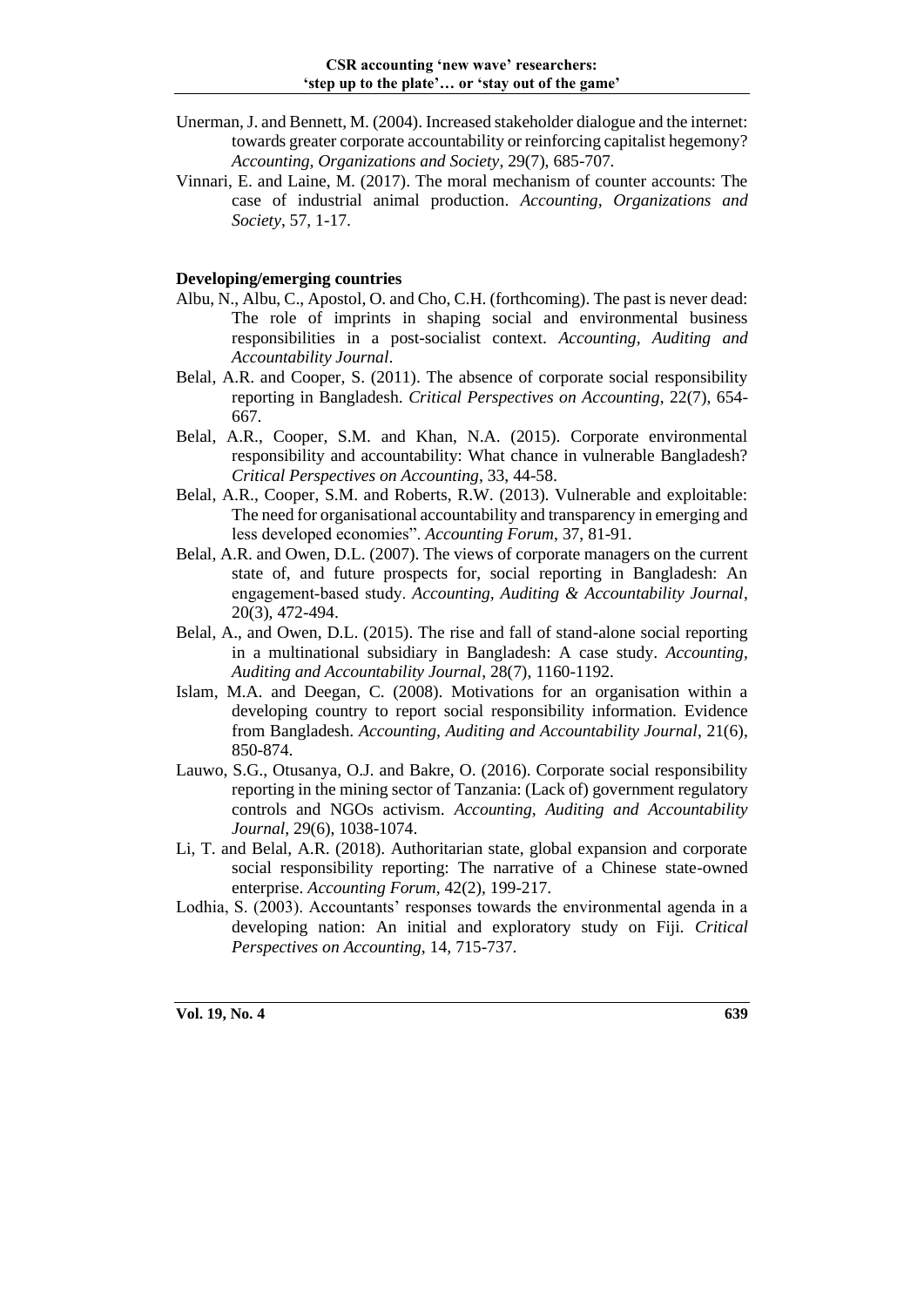- Margerison, J., Fan, M. and Birkin, F. (2019). The prospects for environmental accounting and accountability in China. *Accounting Forum*, 43(3), 327-347.
- Sinkovics, N., Hoque, S.F. and Sinkovics, R.R. (2016). Rana Plaza collapse aftermath: Are CSR compliance and auditing pressures effective? *Accounting, Auditing & Accountability Journal*, 29(4), 617-49.
- Soobaroyen, T. and Mahadeo, J.D. (2016). Community disclosures in a developing country: insights from a neo-pluralist perspective. *Accounting, Auditing and Accountability Journal*, 29(3), 452-482.
- Teoh, H.Y. and G. Thong. (1984). Another look at corporate social responsibility and reporting: An empirical study in a developing country. *Accounting, Organizations and Society*, 9(2), 189-206.
- Tilt, C.A. (2018). Making social and environmental accounting research relevant in developing countries: A matter of context? *Social and Environmental Accountability Journal*, 38(2), 145-150.
- Tilt, C., Qian, W., Kuruppu, S. and Dissanayake, D. (forthcoming). The state of business sustainability reporting in sub-Saharan Africa: An agenda for policy and practice. *Sustainability Accounting, Management and Policy Journal*.
- Zhao, N. and Patten, D.M. (2016). An exploratory analysis of managerial perceptions of social and environmental reporting in China. Evidence from state-owned enterprises in Beijing. *Sustainability Accounting, Management and Policy Journal*, 7(1), 80-98.

#### **Disclosure**<sup>15</sup>

- Adams, C.A. (2002). Internal organisational factors influencing corporate social and ethical reporting: Beyond current theorising. *Accounting, Auditing and Accountability Journal*, 15(2), 223–250.
- Adams, C.A. (2004). The ethical, social and environmental reporting-performance portrayal gap. *Accounting, Auditing and Accountability Journal*, 17(5), 731– 757.
- Adams, C.A., Coutts A. and Harte G.F. (1995). Corporate equal opportunities (non) disclosure. *The British Accounting Review*, 27(2), 87–108.
- Adams, C.A. and Kuasirikun N. (2000). A comparative analysis of corporate reporting on ethical issues by UK and German chemical and pharmaceutical companies. *European Accounting Review*, 9(1), 53–80.
- Adams, C.A. and McNicholas, P. (2007). Making a difference: Sustainability reporting, accountability and organisational change. *Accounting, Auditing and Accountability Journal*, 20(3), 382-402.

<sup>&</sup>lt;sup>15</sup> This category – arguably the largest in CSR accounting research— includes work on *impacts* of disclosure, *determinants* of disclosure, relations between disclosure and *performance*, disclosure and *reputation*, disclosure *quality*, disclosure *language*, and others.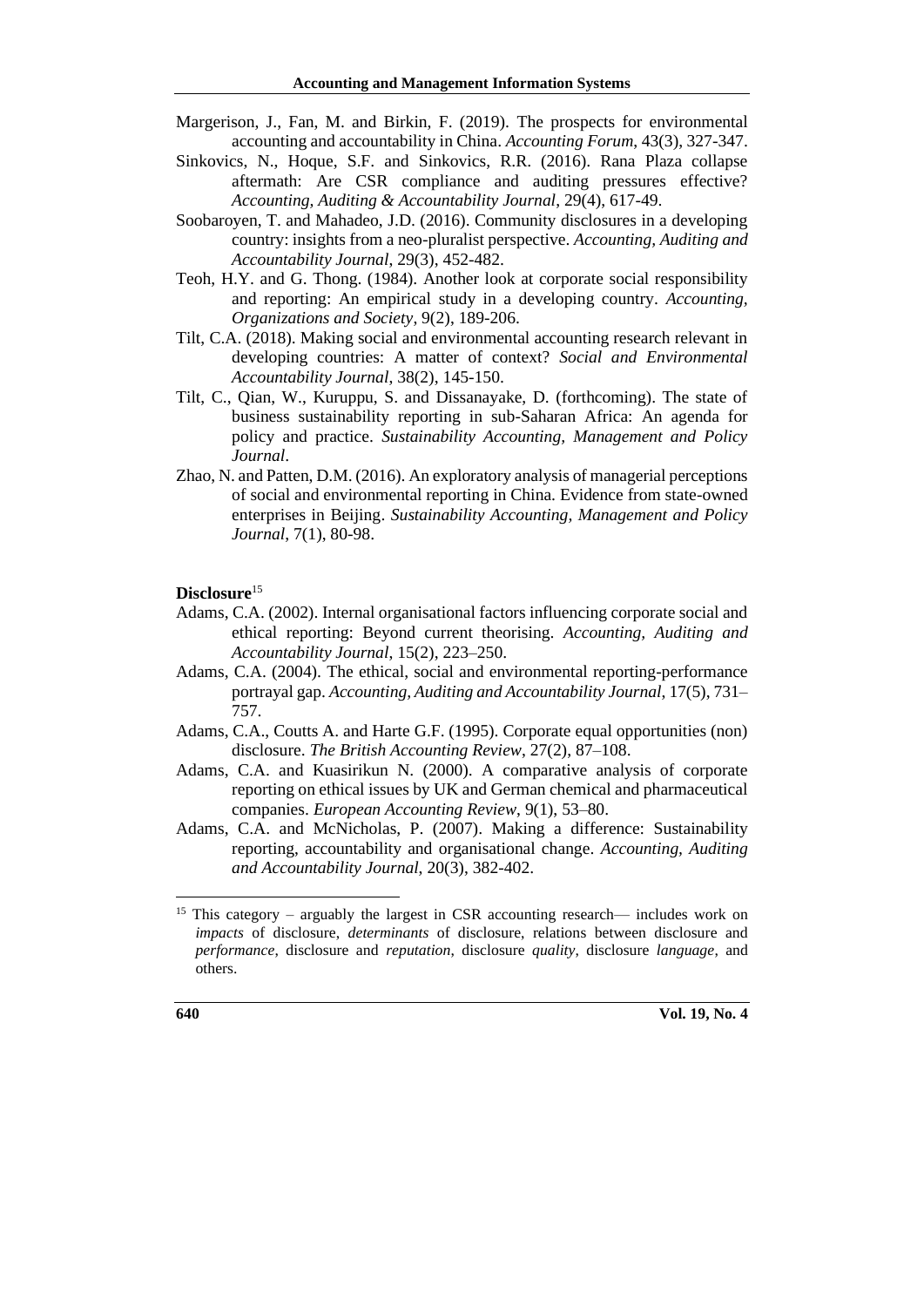- Bebbington, J., Higgins, C. and Frame, B. (2009). Initiating sustainable development reporting: Evidence from New Zealand. *Accounting, Auditing and Accountability Journal*, 22(4), 588-625.
- Bebbington, J., Larrinaga, C. and Moneva, J.M. (2008). Corporate social reporting and reputation risk management. *Accounting, Auditing & Accountability Journal*, 21(3), 337-361.
- Beck, A.C., Campbell, D. and Shrives, P.J. (2010). Content analysis in environmental reporting research: Enrichment and rehearsal of the method in a British–German context. *The British Accounting Review*, 42(3), 207- 222.
- Belkaoui, A. and Karpik P.G. (1989). Determinants of the corporate decision to disclose social information. *Accounting, Auditing and Accountability Journal*, 2(1).
- Boiral, O. (2013). Sustainability reports as simulacra? A counter-account of A and A+ GRI reports. *Accounting, Auditing & Accountability Journal*, 26(7), 1036-1071.
- Bowman, E.H. and Haire, M. (1976). Social impact disclosure and corporate annual reports. *Accounting, Organizations and Society*, 1(1), 11-21.
- Buhr, N. (1998). Environmental performance, legislation and annual report disclosure: The case of acid rain and Falconbridge. *Accounting, Auditing and Accountability Journal*, 11(2), 163-190.
- Campbell, D., Craven, B. and Shrives, P. (2003). Voluntary social reporting in three FTSE sectors: A comment on perception and legitimacy. *Accounting, Auditing and Accountability Journal*, 16(4), 558-581.
- Chatelain-Ponroy, S. and Morin-Delerm, S. (2016). Adoption of sustainable development reporting by universities: An analysis of French first-time reporters. *Accounting, Auditing and Accountability Journal*, 29(5), 887-918.
- Cho, C.H., Phillips, J., Hageman, A.M. and Patten, D.M. (2009). Media richness, user trust, and perceptions of corporate social responsibility: An experimental investigation of visual website disclosure. *Accounting, Auditing and Accountability Journal*, 22(6), 933-952.
- Cho, C.H. (2009). Legitimation strategies used in response to environmental disaster: A French case of Total S.A.'s *Erika* and AZF incidents. *European Accounting Review*, 18(1), 33-62.
- Cho, C.H., Freedman, M., and Patten, D.M. (2012). Corporate disclosure of environmental capital expenditures: A test of alternative theories. *Accounting, Auditing and Accountability Journal*, 25(3), 486-507.
- Cho, C.H. and Patten, D.M. (2007). The role of environmental disclosures as tools of legitimacy: A research note", *Accounting, Organizations and Society*, 32(7-8), 639-647.
- Cho, C.H., Guidry, R.P., Hageman, A.M. and Patten, D.M. (2012). Do actions speak louder than words? An empirical investigation of corporate environmental reputation. *Accounting, Organizations and Society*, 37(1), 14-25.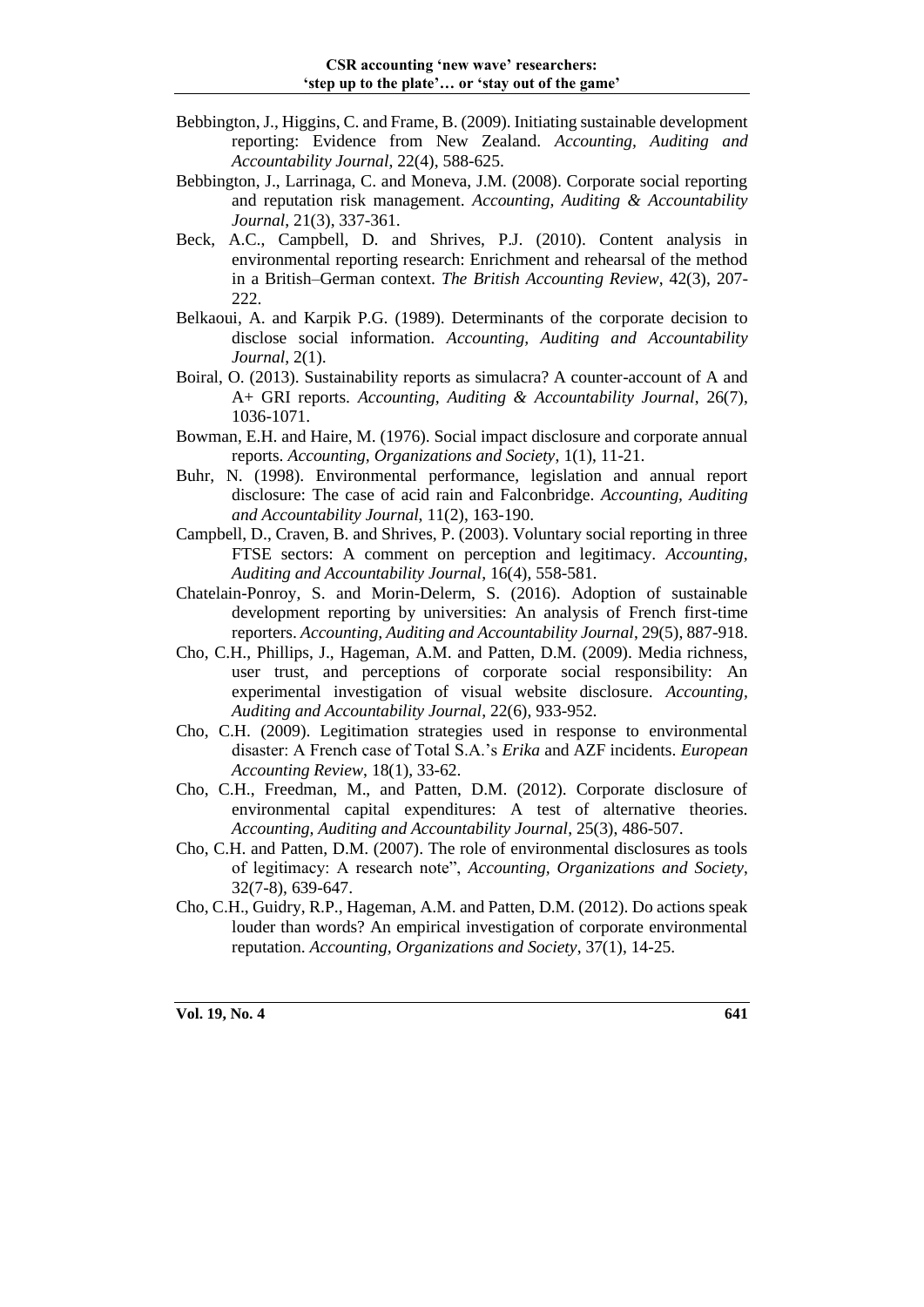- Cho, C.H., Laine, M., Roberts, R.W. and Rodrigue, M. (2015). Organized hypocrisy, organizational façades, and sustainability reporting. *Accounting, Organizations and Society*, 40(1), 78-94.
- Cho, C. H., Laine, M., Roberts, R.W. and Rodrigue, M. (2018). The frontstage and backstage of corporate sustainability reporting: Evidence from the Arctic National Wildlife Refuge Bill", *Journal of Business Ethics*, 52(3), 865-886.
- Cho, C.H., Roberts, R.W. and Patten, D.M. (2010). The language of US corporate environmental disclosure. *Accounting, Organizations and Society*, 35(4), 431-443.
- Comyns, B. (2018). Climate change reporting and multinational companies: Insights from institutional theory and international business. *Accounting Forum*, 42(1), 65-77.
- Clarkson, P.M., Li, Y., Richardson, G.D. and Vasvari F.P. (2008). Revisiting the relation between environmental performance and environmental disclosure: An empirical analysis. *Accounting, Organizations and* Society, 33(4-5), 303-327.
- Cowen, S.S., Ferreri, L.B. and Parker, L.D. (1987). The impact of corporate characteristics on social responsibility disclosure: A typology and frequency-based analysis. *Accounting, Organizations and Society*, 12(2), 111-122.
- Deegan, C. and Rankin, M. (1997). The materiality of environmental information to users of annual reports. *Accounting, Auditing and Accountability Journal*, 10(4), 562-583.
- Farneti, F. and Guthrie, J. (2009). Sustainability reporting by Australian public sector organisations: Why they report. *Accounting Forum*, 33(2), 89-98.
- Freedman, M. and Patten, D.M. (2004). Evidence on the pernicious effect of financial report environmental disclosure. *Accounting Forum*, 28(1), 27-41.
- Freedman, M. and B. Jaggi. (1988). An analysis of the association between pollution disclosure and economic performance. *Accounting, Auditing and Accountability Journal*, 1(2), 43-58.
- Freedman, M. and Wasley, C. (1990). The association between environmental performance and environmental disclosure in annual reports and 10Ks. *Advances in Public Interest Accounting*, 3, 183-193.
- Guthrie, J. and Parker, L.D. (1989). Corporate social reporting: A rebuttal of legitimacy theory. *Accounting and Business Research*, 19(76), 343-352.
- Hackston, D. and Milne, M.J. (1996). Some determinants of social and environmental disclosures in New Zealand companies. *Accounting, Auditing & Accountability Journal*, 9(1), 77-108.
- Higgins, C. and Walker, R. (2012). *Ethos*, *logos*, *pathos*: Strategies of persuasion in social/environmental reports. *Accounting Forum*, 36(3), 194-208.
- Joseph, C. and Taplin, R. (2011). The measurement of sustainability disclosure: Abundance versus occurrence. *Accounting Forum*, 35(1), 19-31.
- Laine, M. (2005). Meanings of the term 'sustainable development' in Finnish corporate disclosures. *Accounting Forum*, 29(4), 395-413.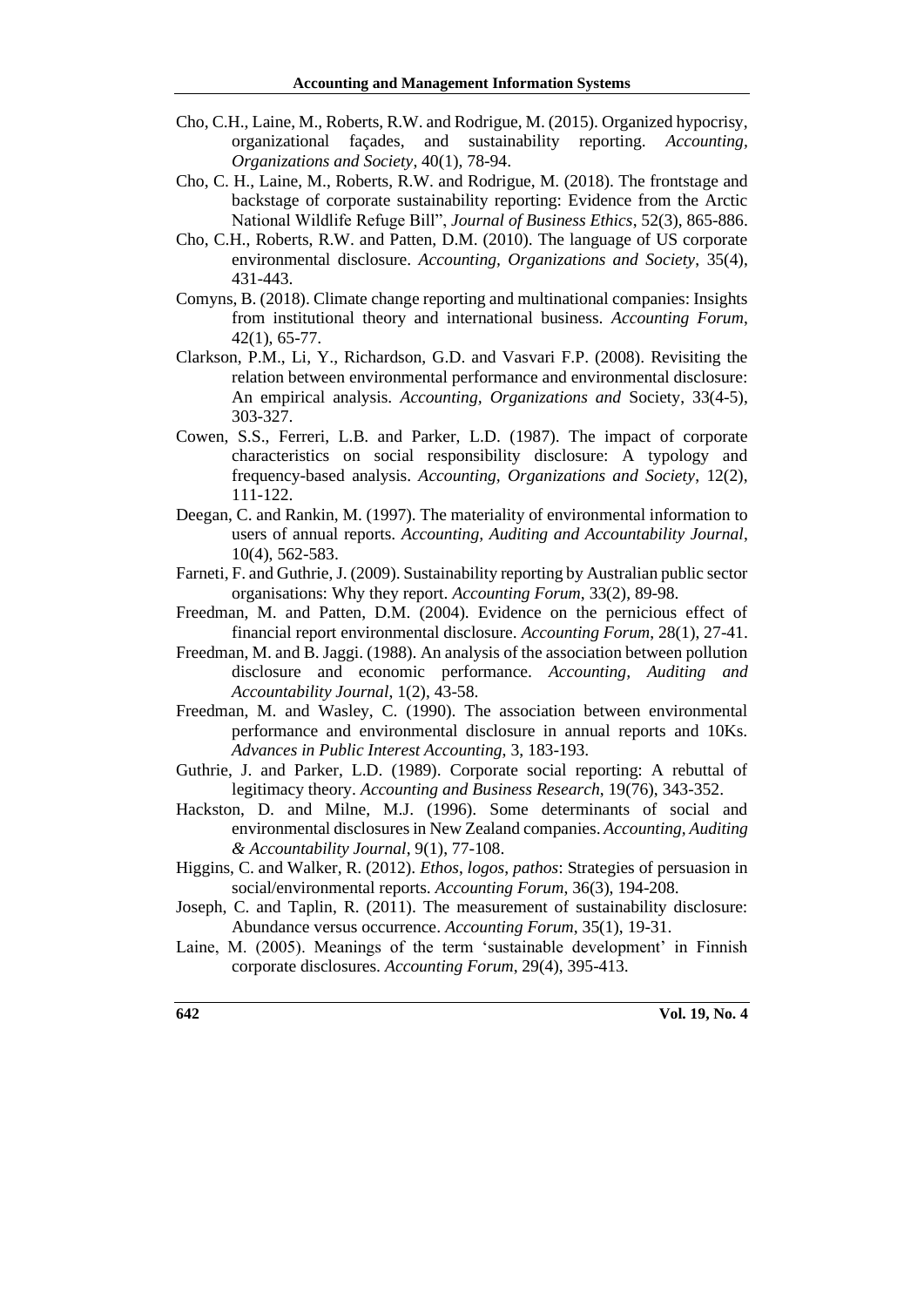- Laine, M. (2009). Ensuring legitimacy through rhetorical changes? A longitudinal interpretation of the environmental disclosures of a leading Finnish chemical company. *Accounting, Auditing & Accountability Journal,* 22(7), 1029- 1054.
- Mäkelä, H. and Laine, M. (2011). A CEO with many messages: Comparing the ideological representations provided by different corporate reports. *Accounting Forum*, 35(4), 217-231.
- Michelon, G., Pilonato, S. and Ricceri, F. (2015). CSR reporting practices and the quality of disclosure: An empirical analysis. *Critical Perspectives on Accounting*, 33, 59-78.
- Milne, M.J. and Adler, R. W. (1999). Exploring the reliability of social and environmental disclosures content analysis. *Accounting, Auditing & Accountability Journal*, 12(2), 237-256.
- Neu, D., Warsame, H. and Pedwell, K. (1998). Managing public impressions: Environmental disclosures in annual reports. *Accounting, Organizations and Society*, 23(3), 265-282.
- Orij, R. (2010). Corporate social disclosures in the context of national cultures and stakeholder theory. *Accounting, Auditing & Accountability Journal*, 23(7), 868-889.
- Patten, D.M. (1992). Intra-industry environmental disclosures in response to the Alaskan oil spill: A note on legitimacy theory. *Accounting, Organizations and* Society, 17(5), 471-475.
- Patten, D.M. (2002). The relation between environmental performance and environmental disclosure: A research note. *Accounting, Organizations and Society*, 27(8),763-773
- Patten, D.M. (2002). Media exposure, public policy pressure, and environmental disclosure: An examination of the impact of TRI data availability. *Accounting Forum*, 26(2), 152-171.
- Patten, D.M. and Zhao, N. (2014). Standalone CSR reporting by US retail companies. *Accounting Forum*, 38(2), 132-144.
- Patten, D.M. (2005). The accuracy of financial report projections of future environmental capital expenditures: A research note. *Accounting, Organizations and Society*, 30, 457-468.
- Roberts, R.W. (1992). Determinants of corporate social responsibility disclosure: An application of stakeholder theory. *Accounting, Organizations and Society*  17 (6):595-612.
- Rodrigue, M., Cho, C.H. and Laine, M. (2015). Volume and tone of environmental disclosure: A comparative analysis of a corporation and its stakeholders. *Social and Environmental Accountability Journal*, 35(1), 1-16.
- Rowbottom N. and Lymer, A. (2009). Exploring the use of online corporate sustainability information. *Accounting Forum*, 33(2), 176-186.
- Thoradeniya, P., Lee, J., Tan, R. and Ferreira, A. (2015). Sustainability reporting and the theory of planned behavior. *Accounting, Auditing & Accountability Journal*, 28(7), 1099-1137.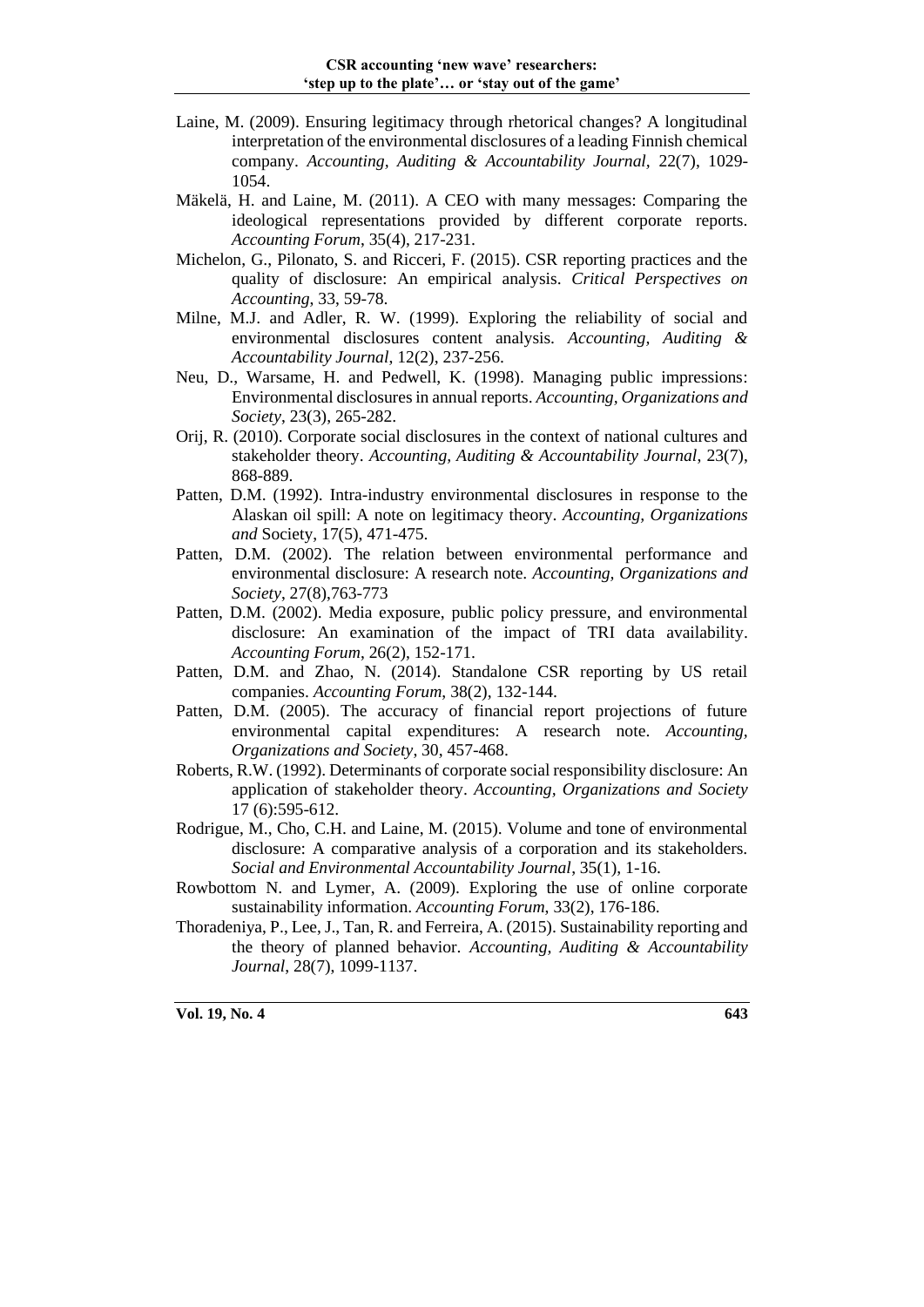- Tilling, M.V. and Tilt, C.A. (2010). The edge of legitimacy: Voluntary social and environmental reporting in Rothmans' 1956-1999 annual reports. *Accounting, Auditing and Accountability Journal*, 23(1), 55-81.
- Tregidga, H., Milne, M.J. and Kearins, K. (2014). (Re)presenting 'sustainable organizations'. *Accounting, Organizations and Society*, 39(6), 477-494.
- Trotman, K.T. and Bradley, G.W. (1981). Associations between social responsibility disclosure and characteristics of companies. *Accounting, Organizations and Society*, 6(4), 355-362.
- Williams, B., Wilmshurst, T. and Clift, R. (2011). Sustainability reporting by local government in Australia: Current and future prospects. *Accounting Forum*, 35(3), 176-186.
- Wiseman, J. (1982). An evaluation of environmental disclosure made in corporate annual reports. *Accounting, Organizations and Society*, 7(1), 53-63.
- Zeghal, D. and Ahmed, S.A. (1990). Comparison of social responsibility information media used by Canadian firms. *Accounting, Auditing and Accountability Journal*, 3(1), 38-53.

#### **Investors and financial markets**

- Adams, C.A. (2017) Conceptualising the contemporary corporate value creation process. *Accounting Auditing and Accountability Journal*, 30(4), 906-931.
- Adams, C.A. and McNicholas, P. (2007). Making a difference: Sustainability reporting, accountability and organisational change. *Accounting, Auditing and Accountability Journal*, 20(3), 382-402.
- Campbell, D. and Slack, R. (2011). Environmental disclosure and environmental risk: Sceptical attitudes of UK bank analysts. *The British Accounting Review*, 43(1), 54-64.
- Chan, C.C. and Milne, M.J. (1999). Investor reactions to corporate environmental saints and sinners: An experimental analysis. *Accounting and Business Research*, 29(4), 265-279.
- Cho, C.H., Michelon, G., Patten, D.M. and Roberts, R.W. (2015). CSR disclosure: The more things change…? *Accounting, Auditing & Accountability Journal*, 28(1), 14-35.
- Collison, D., Cobb, G., Power, D. and Stevenson, L. (2009). FTSE4Good: Exploring its implications for corporate conduct. *Accounting, Auditing and Accountability Journal*, 22(1), 35-58.
- Harte,G., Lewis, L. and Owen, D. (1991). Ethical investment and the corporate reporting function. *Critical Perspectives on Accounting*, 2(3), 227-253.
- Kreander, N., McPhail, K. and Beattie, V. (2015). Charity ethical investments in Norway and the UK: A comparative institutional analysis including the impact of a sovereign wealth fund. *Accounting, Auditing and Accountability Journal*, 28(4), 581-617.
- Kreander, N., McPhail, K. and Molyneaux, D. (2004). God's fund managers: A critical study of stock market investment practices of the Church of England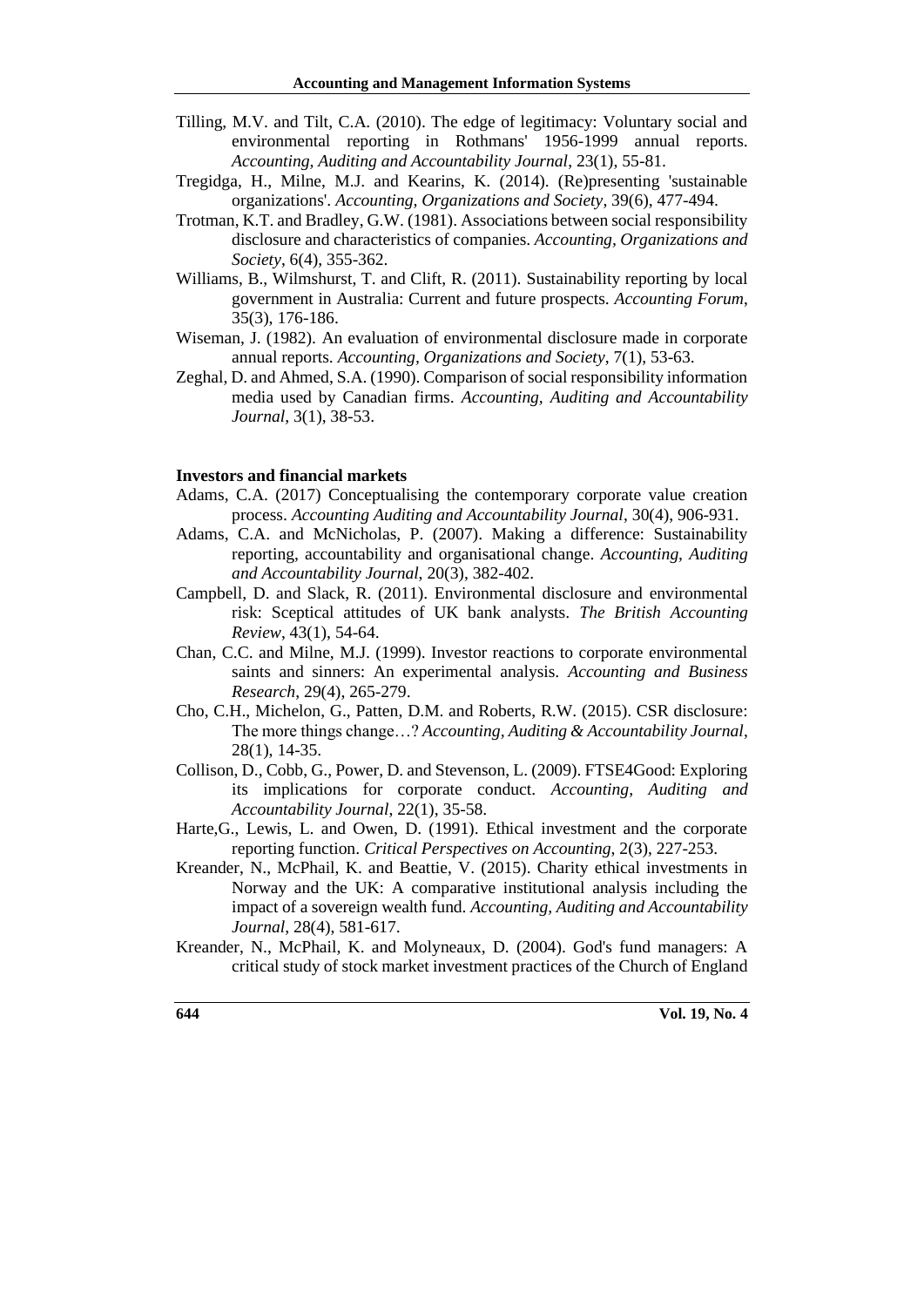and UK Methodists. *Accounting, Auditing & Accountability Journal*, 17(3), 408-441.

- Michelon, G., Rodrigue, M. and Trevisan, E. (2020). The marketization of a social movement: Activists, shareholders and CSR disclosure. *Accounting, Organizations and Society*, 80, 101074.
- Milne, M.J. and Chan, C.C. (1999). Narrative corporate social disclosures: How much difference do they make to investment decision-making? *The British Accounting Review*, 31(4), 439-57.
- Milne, M.J. and Patten, D.M. (2002). Securing organizational legitimacy: An experimental decision case examining the impact of environmental disclosures. *Accounting, Auditing & Accountability Journal*, 15(3), 372-405.
- Murray, A., Sinclair, D., Power, D. and Gray, R. (2006). Do financial markets care about social and environmental disclosure? Further evidence and exploration from the UK. *Accounting, Auditing and Accountability Journal*, 19(2), 228-255.
- Richardson, A.J. and Welker, M. (2001). Social disclosure, financial disclosure and the cost of equity capital. *Accounting, Organizations and Society*, 26(7), 597-616.
- Solomon, J.F., Solomon, A., Joseph, N.L. and Norton, S.D. (2013). Impression management, myth creation and fabrication in private social and environmental reporting: Insights from Erving Goffman. *Accounting, Organizations and Society*, 38(3), 195-213.
- Solomon, J.F., Solomon, A., Norton, S.D. and Joseph, N.L. (2011). Private climate change reporting: an emerging discourse of risk and opportunity? *Accounting, Auditing and Accountability Journal*, 24(8), 1119-1148.

#### **Literature reviews, essays and discussion/summary papers**

- Baker, M. and Schaltegger, S. (2015). Pragmatism and new directions in social and environmental accountability research. *Accounting, Auditing and Accountability Journal*, 28(2), 263-294.
- Bebbington, J. (1997). Engagement, education and sustainability: A review essay on environmental accounting. *Accounting, Auditing and Accountability Journal*, 10(3), 365-381.
- Bebbington, J. (2001). Sustainable development: A review of the international development, business and accounting literature. *Accounting Forum*, 25(2), 128-157.
- Cho, C.H. and Patten, D.M. (2013). Green accounting: Reflections from a CSR and environmental disclosure perspective. *Critical Perspectives on Accounting*, 24(6), 443-447.
- Deegan, C. (2002). Introduction: The legitimising effect of social and environmental disclosures – a theoretical foundation. *Accounting, Auditing & Accountability Journal*, 15(3), 282-311.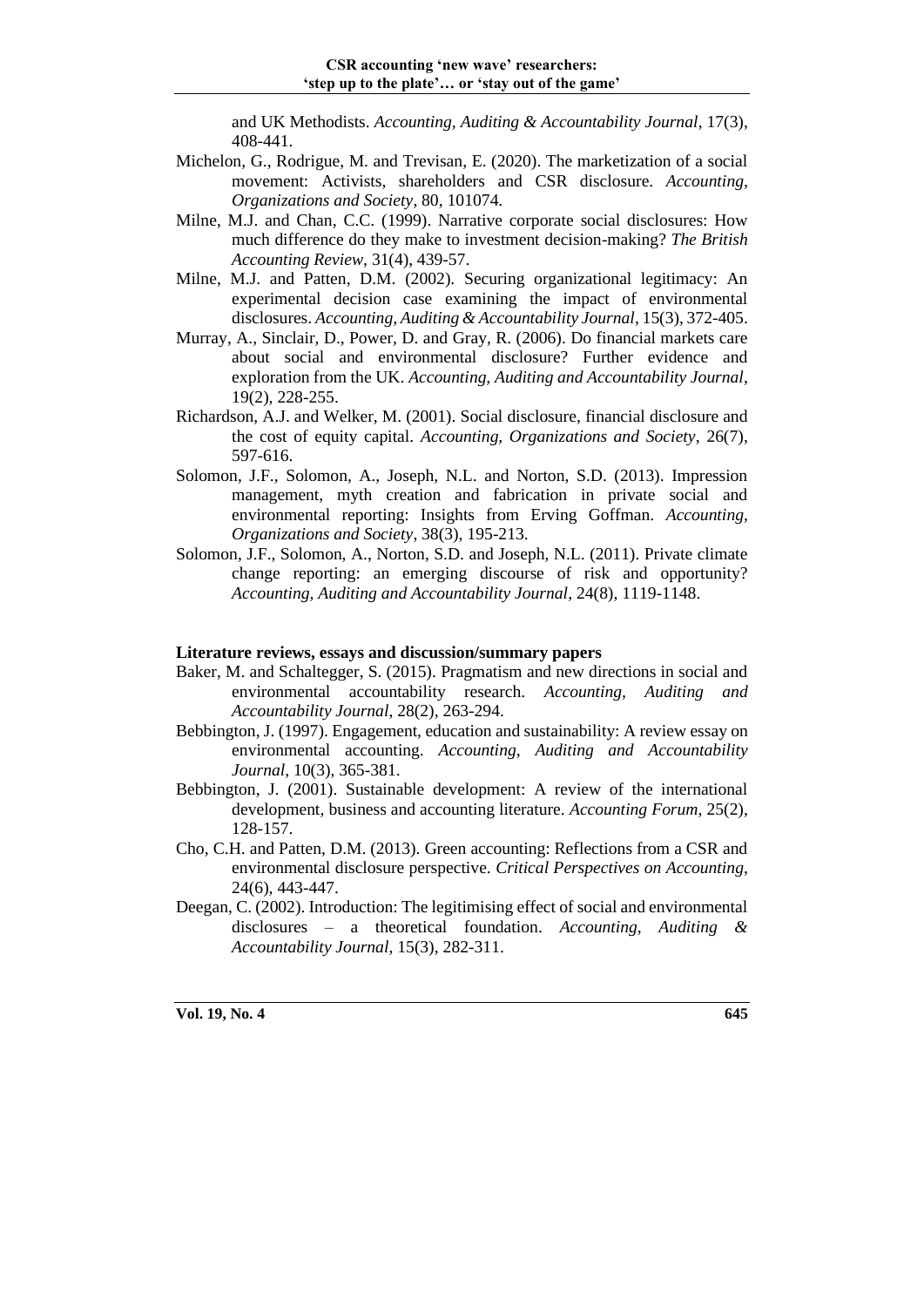- Deegan, C. (2017). Twenty five years of social and environmental accounting research within critical perspectives of accounting: Hits, misses and ways forward. *Critical Perspectives on Accounting*, 43, 65-87.
- Deegan, C. and Soltys, S. (2007). Social accounting research: An Australasian perspective. *Accounting Forum*, 31(1), 73-89.
- Gray, R., Bebbington, J. and Gray, S. (2010). *Social and Environmental Accounting* (Vols  $I - IV$ ). London: Sage.
- Gray, R., Kouhy, R. and Lavers, S. (1995). Corporate social and environmental reporting: A review of the literature and a longitudinal study of UK disclosure. *Accounting, Auditing and Accountability Journal*, 8(2), 47-77.
- Gray, R. and Laughlin, R. (2012). It was 20 years ago today: Sgt Pepper, *Accounting, Auditing & Accountability Journal*, green accounting and the Blue Meanies. *Accounting, Auditing and Accountability Journal*, 25(2), 228-255.
- Gray, R., Owen, D. and Maunders, K. (1988). Corporate social reporting: Emerging trends in accountability and the social contract. *Accounting, Auditing and Accountability Journal*, 1(1), 6-20.
- Hopwood, A.G. (2009). Accounting and the environment. *Accounting, Organizations and Society*, 34, 433-439.
- Milne, M.J. and Grubnic, S. (2011). Climate change accounting research: Keeping it interesting and different. *Accounting, Auditing and Accountability Journal*, 24(8), 948-977.
- Marrone, M., Linnenluecke, M.K., Richardson, G. and Smith, T. (2020). Trends in environmental accounting research within and outside of the accounting discipline. *Accounting, Auditing & Accountability Journal*, 33(8), 2167- 2193.
- Mathews, M.R. (1997). Twenty-five years of social and environmental accounting research: Is there a silver jubilee to celebrate. *Accounting, Auditing and Accountability Journal,* 10(4), 481-531.
- O'Dwyer, B. and Unerman, J. (2016). Fostering rigour in accounting for social sustainability. *Accounting, Organizations and Society*, 49, 32-40.
- Owen, D. (2008). Chronicles of wasted time? A personal reflection on the current state of, and future prospects for, social and environmental accounting research. *Accounting, Auditing and Accountability Journal*, 21(2), 240-267.
- Parker, L.D. (2005). Social and environmental accountability research. A view from the commentary box. *Accounting, Auditing and Accountability Journal*, 18(6), 842-860.

#### **Regulation**

Ackers, B. and Eccles, N.S. (2015). Mandatory corporate social responsibility assurance practices: The case of King III in South Africa. *Accounting, Auditing and Accountability Journal*, 28(4), 515-550.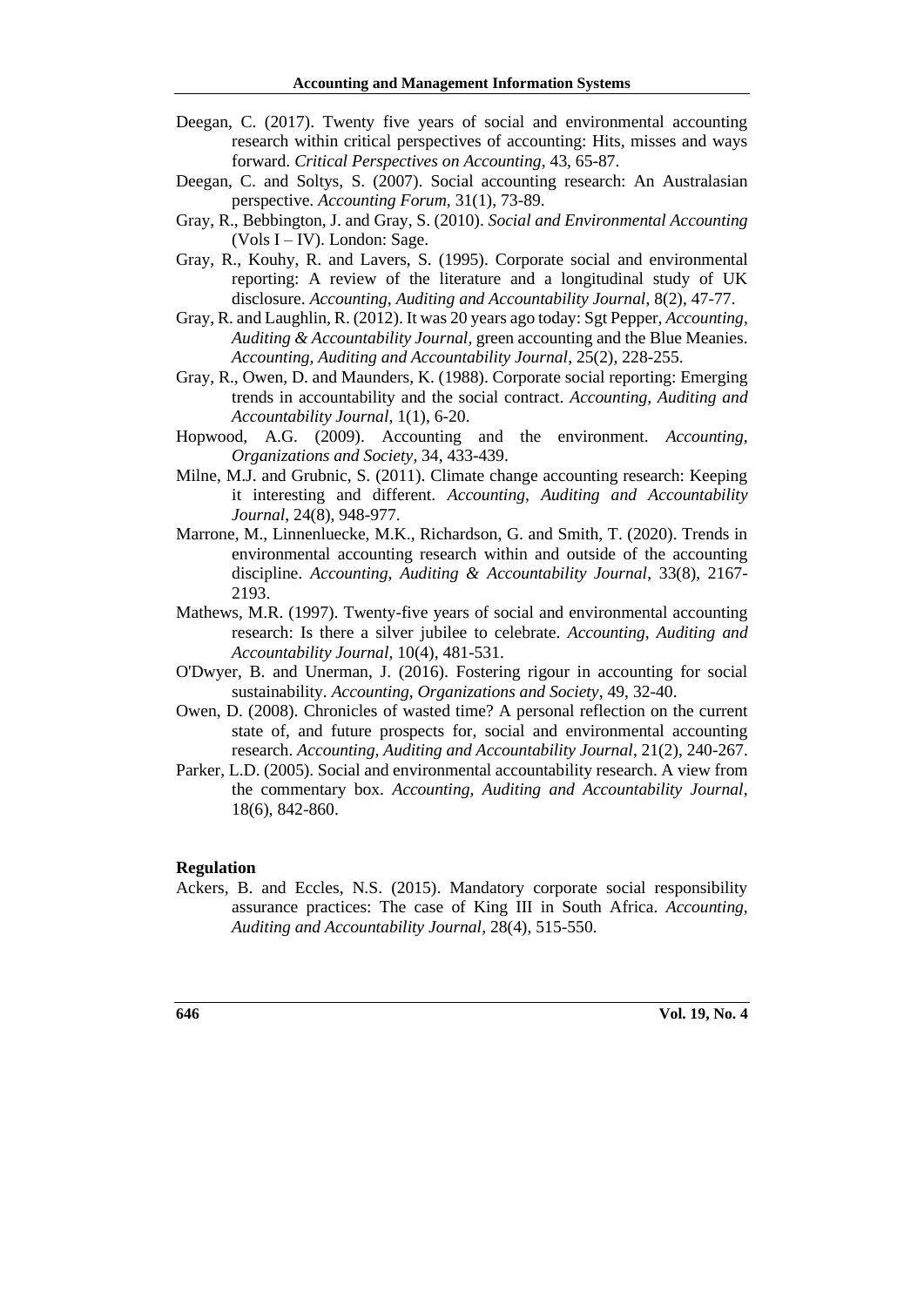- Bebbington, J., Larrinaga, C. and Kirk, E. (2012). The production of normativity: A comparison of reporting regimes in Spain and the UK. *Accounting, Organizations and Society*, 37(2), 78-94.
- Chauvey, J-N., Giordano-Spring, S., Cho, C.H. and Patten, D.M. (2015). The normativity and legitimacy of CSR disclosure: Evidence from France. *Journal of Business Ethics*, 130(4), 789-803.
- Cho, C.H., Chen, J.C. and Roberts, R.W. (2008). The Politics of Environmental Disclosure Regulation in the Chemical and Petroleum Industries: Evidence from the Emergency Planning and Community Right-to-Know Act of 1986. *Critical Perspectives on Accounting*, 19(4), 450-465
- Cho, C.H. and Patten, D.M. (2008). Did the GAO get it right? Another look at corporate environmental disclosure. *Social and Environmental Accountability Journal*, 28(1), 21-32.
- Criado-Jiménez, I., Fernández-Chulián, M., Larrinaga-González, C. and Husillos-Carqués, F.J. (2008). Compliance with mandatory environmental reporting in financial statements: The case of Spain (2001–2003). *Journal of Business Ethics*, 79, 245-262.
- Gallhofer, S. and Haslam, J. (1997). The direction of green accounting policy: Critical reflections. *Accounting, Auditing & Accountability Journal*, 10(2), 148-174.
- Larrinaga, C., Carrasco, F., Correa, C., Llena, F. and Moneva, J. (2002). Accountability and accounting regulation: The case of the Spanish environmental disclosure standard. *European Accounting Review*, 11(4), 723-740.
- Luque-Vilchez, M. and Larrinaga, C. (2016). Reporting models do not translate well: Failing to regulate CSR reporting in Spain. *Social and Environmental Accountability Journal*, 36(1), 56-75.
- Senn, J. and Giordano-Spring, S. (2020). The limits of environmental accounting disclosure: Enforcement of regulations, standards and interpretative strategies. *Accounting, Auditing & Accountability Journal*, 33(6), 1367-93.

### **Sustainability accounting for specific issues**

Biodiversity accounting

- Adler, R., Mansi, M. and Pandey, R. (2018). Biodiversity and threatened species reporting by the top Fortune Global companies. *Accounting, Auditing & Accountability Journal*, 31(3), 787-825.
- Atkins, J. and Maroun, W. (2018). Integrated extinction accounting and accountability: Building an ark. *Accounting, Auditing & Accountability Journal*, 31(3), 750-786.
- Boiral, O. (2014). Accounting for the unaccountable: Biodiversity reporting and impression management. *Journal of Business Ethics*, 135(4), 751-768.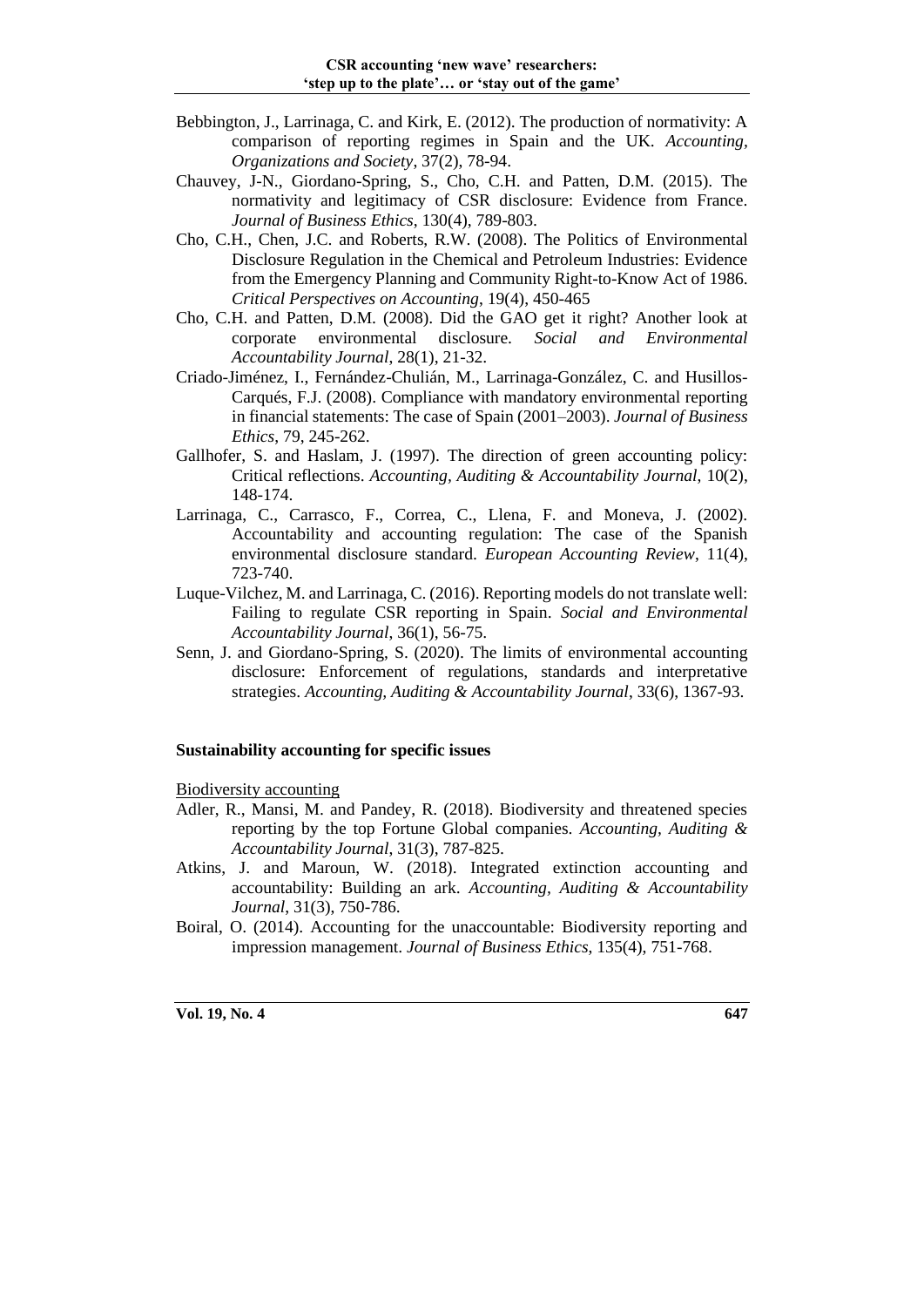- Cooper, S. and Slack, R. (2015). Reporting practice, impression management and company performance: A longitudinal and comparative analysis of water leakage disclosure. *Accounting and Business Research*, 45(6-7), 801-840.
- Cuckston, T. (2019). Seeking an ecologically defensible calculation of net loss/gain of biodiversity. *Accounting, Auditing and Accountability Journal*, 32(5), 1358-1383.
- Jones, M. (1996). Accounting for biodiversity: A pilot study. *The British Accounting Review*, 28, 281-303.
- Jones, M. (2003). Accounting for biodiversity: Operationalising environmental accounting. *Accounting, Auditing & Accountability Journal*, 16(5), 762-789.
- Tregidga, H. (2013). Biodiversity offsetting: Problematisation of an emerging governance regime. *Accounting, Auditing and Accountability Journal*. 26(5), 806-832.
- van Liempd, D. and J. Busch. (2013). Biodiversity reporting in Denmark. Accounting, Auditing and Accountability Journal 26 (5):833-872.
- Rimmel, G. and Jonäll, K. (2013). Biodiversity reporting in Sweden: Corporate disclosure and preparers' views. *Accounting, Auditing and Accountability Journal*, 26(5), 746-778.
- Samkin, G., Schneider, A. and Tappin, D. (2014). Developing a reporting and evaluation framework for biodiversity. *Accounting, Auditing & Accountability Journal*, 27(3), 527-562.
- Water accounting
- Egan, M. (2014). Making water count: Water accountability change within an Australian university. *Accounting, Auditing & Accountability Journal*, 27(2), 259-282.
- Egan, M. and Agyemang, G. (2019). Progress towards sustainable urban water management in Ghana. *Sustainability Accounting, Management and Policy Journal*, 10(2), 235-259.
- Hazelton, J. (2013). Accounting as a human right: the case of water information. *Accounting, Auditing & Accountability Journal*, 26(2), 267-311.
- Lewis, L. & Russell S. (2011). Permeating boundaries: Accountability at the nexus of water and climate change. *Social and Environmental Accountability Journal*, 31(2), 117-123.
- McDonald-Kerr, L. (2017). Water, water, everywhere: Using silent accounting to examine accountability for a desalination project. *Sustainability Accounting, Management and Policy Journal,* 8(1), 43-76.
- Passetti, E. and Rinaldi, L. (2020). Micro-processes of justification and critique in a water sustainability controversy: Examining the establishment of moral legitimacy through accounting. *The British Accounting Review*, 52(3), 1-23.
- Schneider, T. and Andreaus, M. (2018). A dam tale: Using institutional logics in a case study on water rights in the Canadian coastal mountains. *Sustainability Accounting, Management and Policy Journal*, 9(5), 685-712.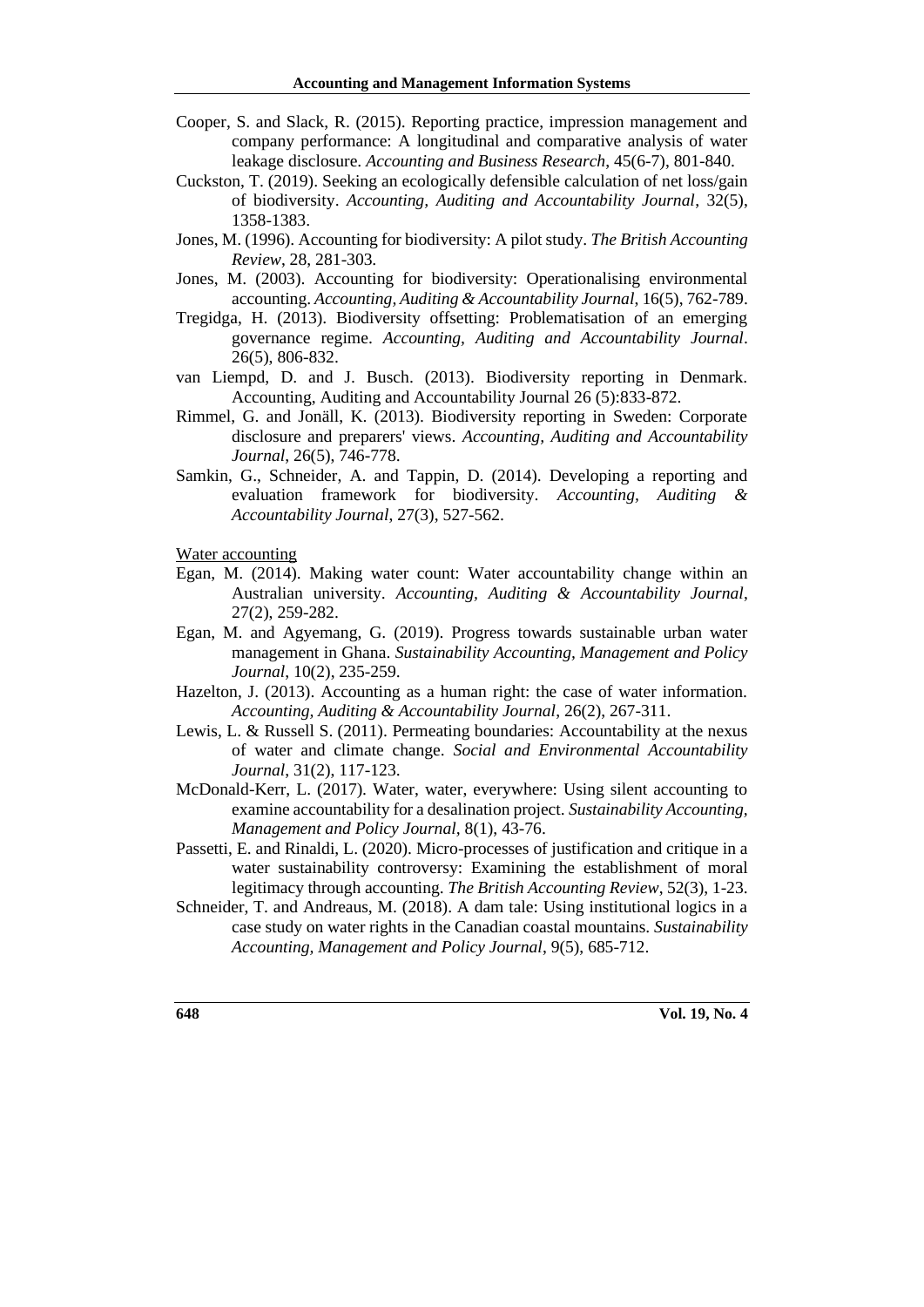Tello, E., Hazelton, J. and Cummings, L. (2016). Potential users' perceptions of general purpose water accounting reports. *Accounting, Auditing and Accountability Journal*, 29(1), 80-110.

Human rights and modern slavery accounting

- Adams, C.A. and Harte, G.F. (2000). Making discrimination visible: The potential for social accounting. *Accounting Forum*, 24(1), 56–79.
- Christ, K.L., Rao, K.K. and Burritt, R.L. (2019). Accounting for modern slavery: an analysis of Australian listed company disclosures. *Accounting, Auditing & Accountability Journal*, 32(3), 836-865.
- Cooper, C., Coulson, A. and Taylor, P. (2011). Accounting for human rights: Doxic health and safety practices – The accounting lesson from ICL. *Critical Perspectives on Accounting*, 22(8), 738-758.
- Frankental, P. (2011). No accounting for human rights. *Critical Perspectives on Accounting*, 22(8), 762-764.
- Islam, M.A. and van Staden, C.J. (2018). Social movement NGOs and the comprehensiveness of conflict mineral disclosures: Evidence from global companies. *Accounting, Organizations and Society*, 65, 1-19.
- Kreander, N. and McPhail, K. (2019). State investments and human rights? The case of the Norwegian Government Pension Fund Global. *Accounting, Auditing & Accountability Journal*, 32(6), 1742-1770.
- McPhail, K.J. and Adams C.A. (2016). Corporate respect for human rights: Meaning, scope, and the shifting order of discourse. *Accounting Auditing and Accountability Journal*, 29(4), 650-678.
- McPhail, K. and Ferguson, J. (2016). The past, the present and the future of accounting for human rights. *Accounting, Auditing and Accountability Journal*, 29(4), 526-541.
- McPhail, K., Macdonald, K. and Ferguson, J. (2016). Should the international accounting standards board have responsibility for human rights? *Accounting, Auditing and Accountability Journal*, 29(4), 594-616.
- O'Dwyer, B. and Unerman, J. (2008). The paradox of greater NGO accountability: a case study of Amnesty Ireland. *Accounting, Organizations and Society*, 33(7-8), 801-824.
- Rogerson, M., Crane, A. Soundararajan, V., Grosvold, J. and Cho, C.H. (2020). Organisational responses to mandatory modern slavery disclosure legislation: A failure of experimentalist governance? *Accounting, Auditing and Accountability Journal*, 33(7), 1505-1534.
- Siddiqui, J. and Uddin, S. (2016). Human rights disasters, corporate accountability and the state: Lessons learned from Rana Plaza. *Accounting, Auditing & Accountability Journal*, 29(4), 679-704.
- Sikka, P. (2011). Accounting for human rights: The challenge of globalization and foreign investment agreements. *Critical Perspectives on Accounting*, 22(8), 811-827.